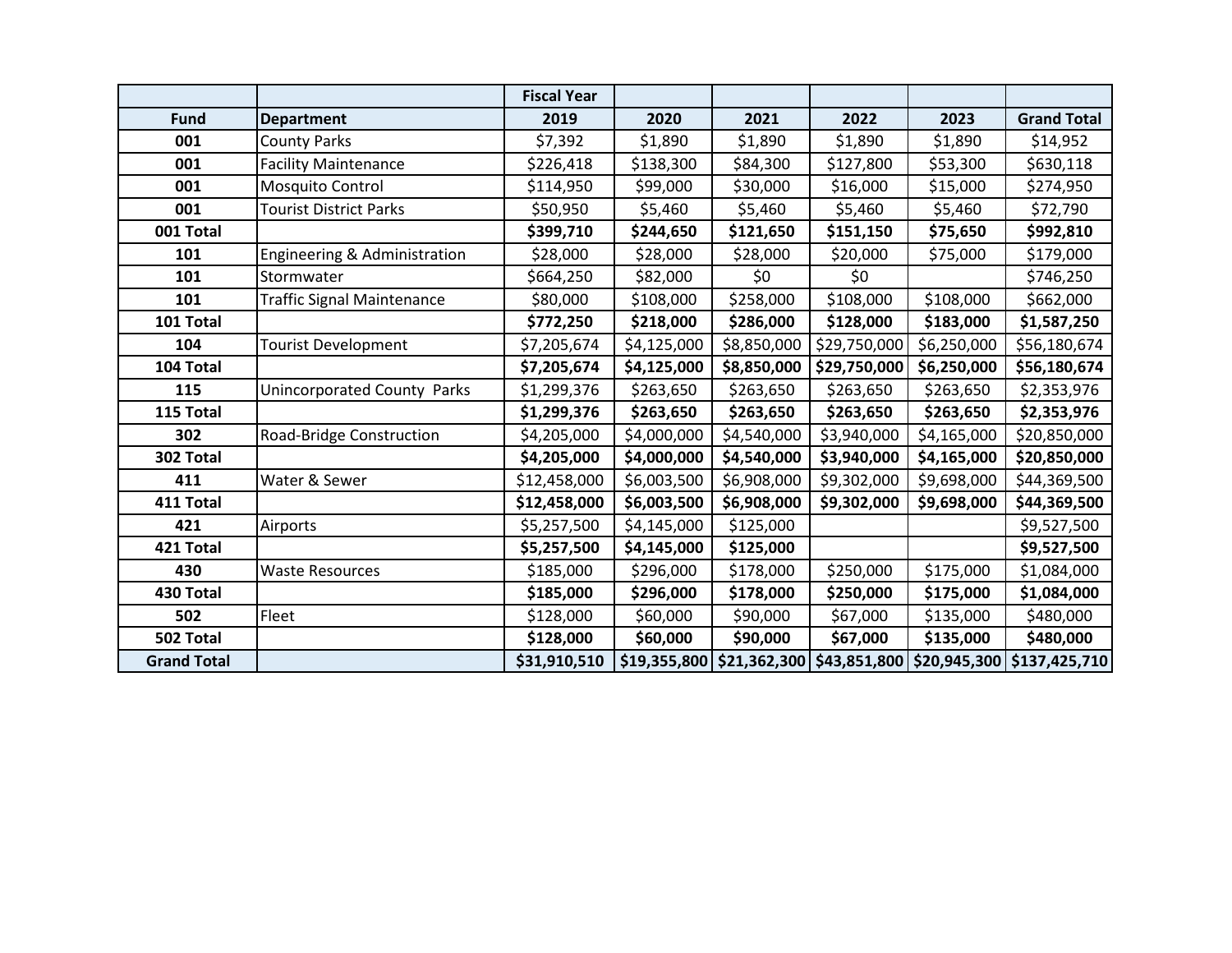| Fund | <b>Fiscal Year</b> | <b>Department</b>             | <b>Category</b> | <b>Project Name</b>                     | Narrative                                                  | Total    |
|------|--------------------|-------------------------------|-----------------|-----------------------------------------|------------------------------------------------------------|----------|
| 001  | 2019               | <b>County Parks</b>           | E               | Lawn Mower (9% of \$10,500 Split)       | New Lawn Mower                                             | \$945    |
| 001  | 2019               | <b>County Parks</b>           | E               | Tiller Attachment (9% of \$4700 split)  | Dingo-tiller attachment                                    | \$423    |
| 001  | 2019               | <b>County Parks</b>           | E               | Vehicle (9% of \$32500 Split)           | 3/4 ton Cargo Van - replacement 2004B15613 w/152683 mile   | \$2,925  |
| 001  | 2019               | <b>County Parks</b>           | E               | Vehicle (9% of \$34424 Split)           | 3/4 ton Utility Pickup - replacement 1997G5744 w/190649 mi | \$3,099  |
| 001  | 2019               | <b>Facility Maintenance</b>   | E               | <b>Bumper Crane for HVAC truck</b>      | Bumper crane used for lifting A/C units for transport      | \$3,000  |
| 001  | 2019               | <b>Facility Maintenance</b>   | E               | Ditch Witch w/trailer                   | 45-50hp Ditch Witch Trencher w/trailer                     | \$70,000 |
| 001  | 2019               | <b>Facility Maintenance</b>   | E.              | Tractor                                 | Compact tractor 30hp w/bucket                              | \$30,000 |
| 001  | 2019               | <b>Facility Maintenance</b>   | E               | Vehicle                                 | 1/2 ton pickup EX cab replacing 99C7563 w/138085 miles     | \$29,597 |
| 001  | 2019               | <b>Facility Maintenance</b>   | E.              | Vehicle                                 | 3/4 ton pickup crew cab replacing 01C9294 w/193966 miles   | \$29,597 |
| 001  | 2019               | <b>Facility Maintenance</b>   | E               | Vehicle                                 | 3/4 ton Truck w/utility bed replacing 01G13571 w/172144 mi | \$34,424 |
| 001  | 2019               | <b>Facility Maintenance</b>   | E               | Vehicle                                 | Ranger pickup replacing 06C16642 w/158789 miles            | \$20,000 |
| 001  | 2019               | <b>Facility Maintenance</b>   | E.              | Lawn Mower - south                      | New Lawn Mower                                             | \$9,800  |
| 001  | 2019               | Mosquito Control              | E               | (blank)                                 | Fog Sprayers $(2@$8,100 ea)$                               | \$16,200 |
| 001  | 2019               | <b>Mosquito Control</b>       | E               | (blank)                                 | Monitor4S Controller (2@\$7,375 ea)                        | \$14,750 |
| 001  | 2019               | Mosquito Control              | E               | (blank)                                 | Spray Vehicle - REPLACE 04C15606 FSU - 176,829 MILES       | \$28,000 |
| 001  | 2019               | Mosquito Control              | E               | (blank)                                 | Spray Vehicle - REPLACE 07C17130 - 132,957 MILES           | \$28,000 |
| 001  | 2019               | Mosquito Control              | E               | (blank)                                 | Spray Vehicle - REPLACE 99G7586 - 102,592 MILES            | \$28,000 |
| 001  | 2019               | <b>Tourist District Parks</b> | E.              | Lawn Mower (26% of \$10500 split)       | New Lawn Mower                                             | \$2,730  |
| 001  | 2019               | <b>Tourist District Parks</b> | E               | Tiller Attachment (26% of \$4700 split) | Dingo-tiller attachement                                   | \$1,222  |
| 001  | 2019               | <b>Tourist District Parks</b> | E               | Vehicle (26% of \$32,500 split)         | 3/4 ton Cargo Van replacing 2004B15613 w/152683 miles      | \$8,450  |
| 001  | 2019               | <b>Tourist District Parks</b> | E.              | Vehicle (26% of \$34,424 split)         | 3/4 ton Utility pickup replacing 1997G5744 w/190649 miles  | \$8,951  |
| 001  | 2019               | <b>Tourist District Parks</b> | E               | Vehicle (no split)                      | New 1/2 ton pickup for new Groundskeeper                   | \$29,597 |
| 001  | 2020               | <b>County Parks</b>           | E               | Lawn Mower (9% of \$10500 Split)        | New Lawn Mower                                             | \$1,890  |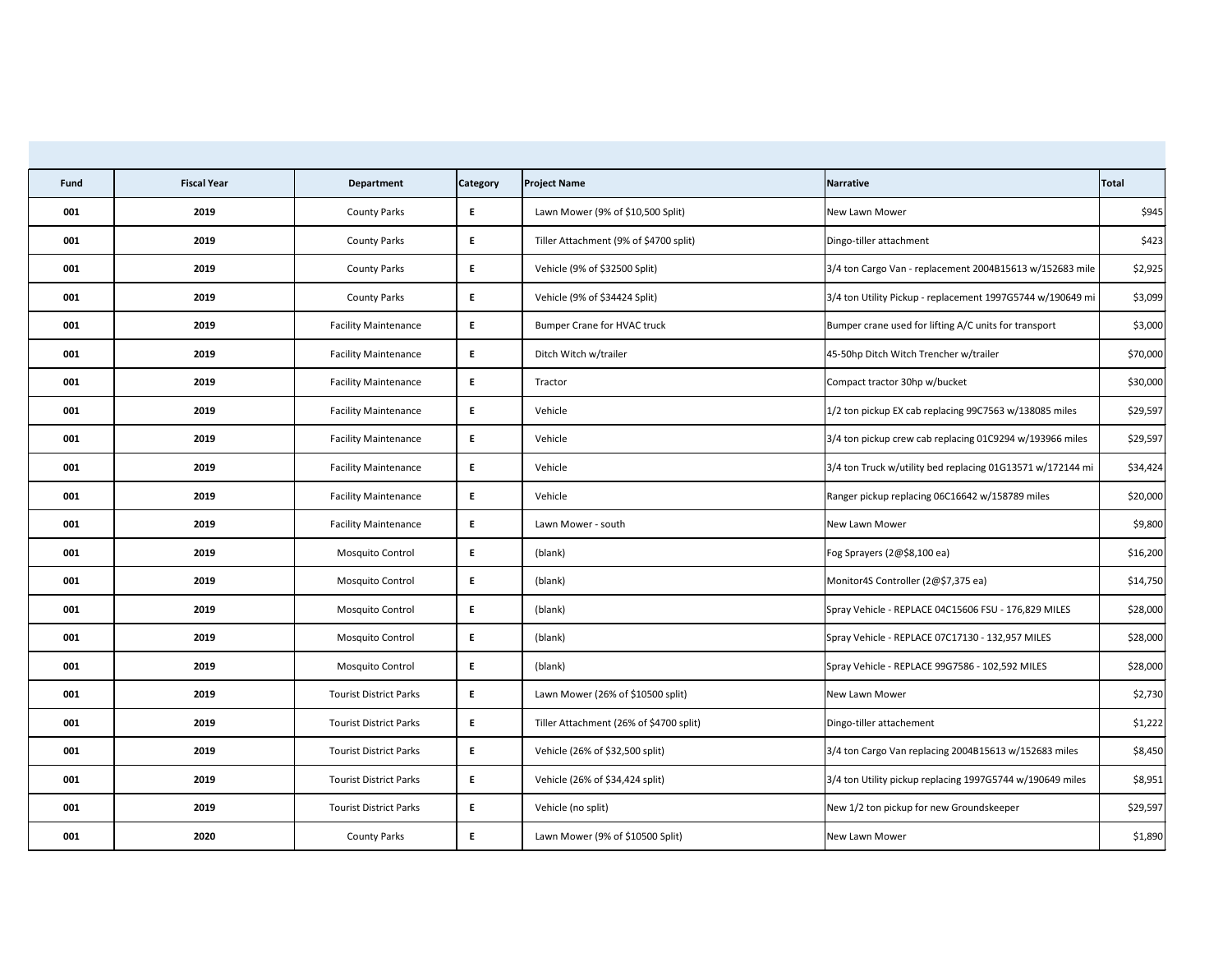| Fund | <b>Fiscal Year</b> | <b>Department</b>             | <b>Category</b> | <b>Project Name</b>                | Narrative                                               | Total    |
|------|--------------------|-------------------------------|-----------------|------------------------------------|---------------------------------------------------------|----------|
| 001  | 2020               | <b>Facility Maintenance</b>   | E               | <b>Covered Utility Trailer</b>     | <b>Covered Utility Equipment Trailer</b>                | \$7,500  |
| 001  | 2020               | <b>Facility Maintenance</b>   | E               | <b>FM-Ice Machine</b>              | Replace Ice Machine                                     | \$7,000  |
| 001  | 2020               | <b>Facility Maintenance</b>   | E               | Lawn mower - north                 | New Lawn Mower                                          | \$9,800  |
| 001  | 2020               | <b>Facility Maintenance</b>   | E               | Vehicle                            | 1 ton Utility Bed 4x4 Pickup Replacement                | \$50,000 |
| 001  | 2020               | <b>Facility Maintenance</b>   | E               | Vehicle                            | 1/2 ton Pickup Replacement                              | \$31,000 |
| 001  | 2020               | <b>Facility Maintenance</b>   | E               | Vehicle                            | 3/4 ton PickupReplacement                               | \$33,000 |
| 001  | 2020               | Mosquito Control              | E               | (blank)                            | <b>ATV Replacement</b>                                  | \$11,000 |
| 001  | 2020               | <b>Mosquito Control</b>       | E               | (blank)                            | Spray Vehicle                                           | \$29,000 |
| 001  | 2020               | Mosquito Control              | E               | (blank)                            | Spray Vehicle                                           | \$29,000 |
| 001  | 2020               | Mosquito Control              |                 | (blank)                            | Facility Upgrade - Climatize MC North Chemical Building | \$30,000 |
| 001  | 2020               | <b>Tourist District Parks</b> | E               | Lawn Mower (26% of \$10,500 Split) | <b>New Lawn Mower</b>                                   | \$5,460  |
| 001  | 2021               | <b>County Parks</b>           | E               | Lawn Mower (9% of \$10500 Split)   | New Lawn Mower                                          | \$1,890  |
| 001  | 2021               | <b>Facility Maintenance</b>   | E               | Covered equipment trailer          | Covered Utility Equipment Trailer                       | \$7,500  |
| 001  | 2021               | <b>Facility Maintenance</b>   | E               | Lawn Mower-south                   | New Lawn Mower                                          | \$9,800  |
| 001  | 2021               | <b>Facility Maintenance</b>   | E               | Vehicle                            | 1/2 ton Pickup Replacement                              | \$31,000 |
| 001  | 2021               | <b>Facility Maintenance</b>   | E               | Vehicle                            | 3/4 ton 4X4 Pickup Replacement                          | \$36,000 |
| 001  | 2021               | <b>Mosquito Control</b>       |                 | (blank)                            | Facility Upgrade - Climatize MC South Chemical Building | \$30,000 |
| 001  | 2021               | <b>Tourist District Parks</b> | E               | Lawn Mower (26% of \$10,500 Split) | New Lawn Mower                                          | \$5,460  |
| 001  | 2022               | <b>County Parks</b>           | E               | Lawn Mower (9% of \$10500 Split)   | New Lawn Mower                                          | \$1,890  |
| 001  | 2022               | <b>Facility Maintenance</b>   | E               | <b>FM-Ice Machine</b>              | Replace Ice Machine                                     | \$8,000  |
| 001  | 2022               | <b>Facility Maintenance</b>   | E               | Lawn Mower-north                   | New Lawn Mower                                          | \$9,800  |
| 001  | 2022               | <b>Facility Maintenance</b>   | E               | Tractor                            | Compact 27hp w/bucket - replacement                     | \$30,000 |
| 001  | 2022               | <b>Facility Maintenance</b>   | E               | Vehicle                            | 3/4 ton Pickup replacement                              | \$80,000 |
| 001  | 2022               | Mosquito Control              | E               | (blank)                            | Replace fog sprayers                                    | \$16,000 |
| 001  | 2022               | <b>Tourist District Parks</b> | E               | Lawn Mower (26% of \$10,500 Split) | New Lawn Mower                                          | \$5,460  |
| 001  | 2023               | <b>County Parks</b>           | E               | Lawn Mower (9% of \$10500 Split)   | New Lawn Mower                                          | \$1,890  |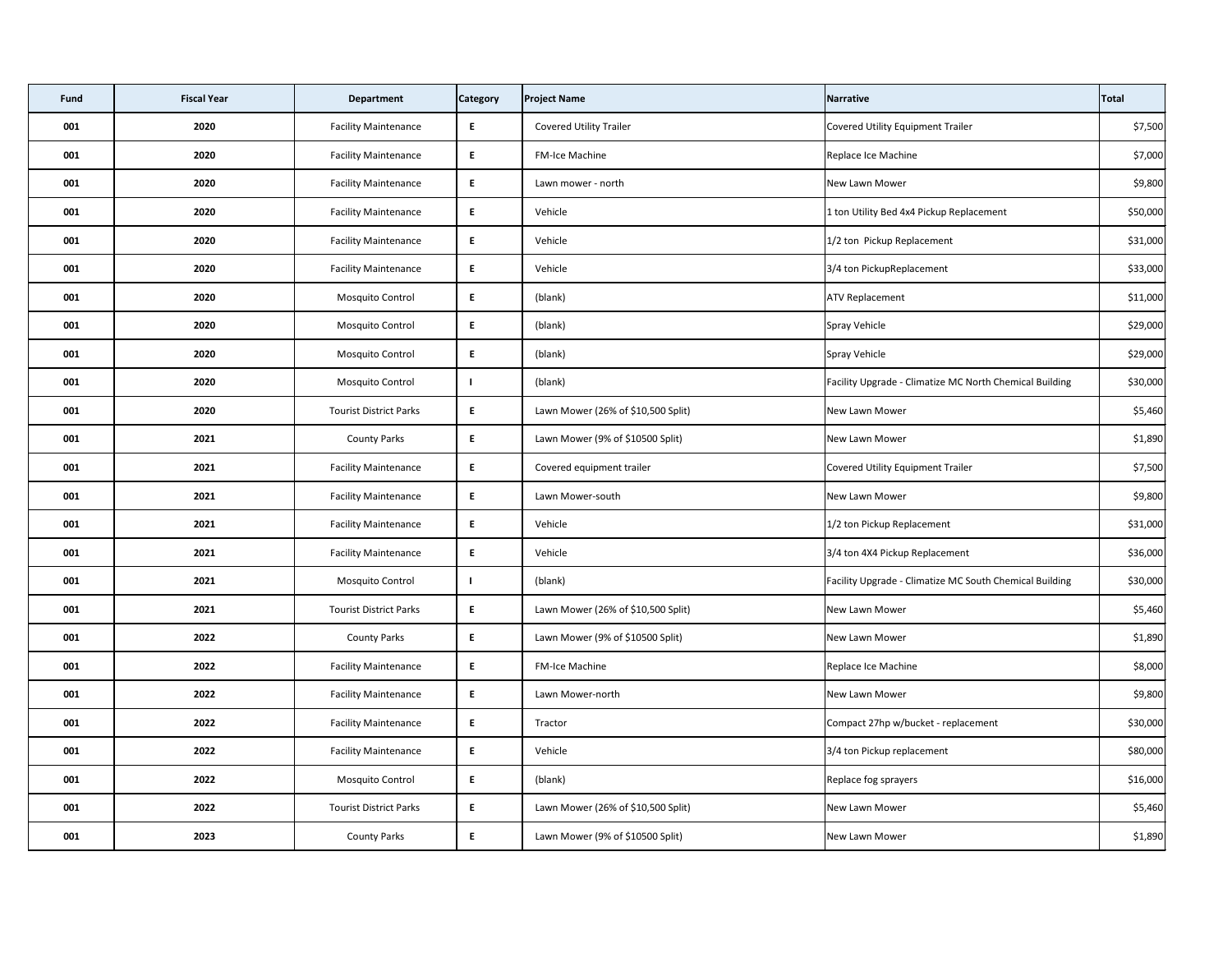| <b>Fund</b> | <b>Fiscal Year</b> | <b>Department</b>                 | <b>Category</b> | <b>Project Name</b>                | Narrative                                          | Total     |
|-------------|--------------------|-----------------------------------|-----------------|------------------------------------|----------------------------------------------------|-----------|
| 001         | 2023               | <b>Facility Maintenance</b>       | E               | Lawn Mower-south                   | New Lawn Mower                                     | \$9,800   |
| 001         | 2023               | <b>Facility Maintenance</b>       | E               | Vehicle                            | 1/2 ton Pickup Replacement                         | \$3,500   |
| 001         | 2023               | <b>Facility Maintenance</b>       | E               | Vehicle                            | 3/4 ton Pickup replacement                         | \$40,000  |
| 001         | 2023               | Mosquito Control                  | E               | Equipment                          | Replace monitor/controllers (\$7,500 ea.)          | \$15,000  |
| 001         | 2023               | <b>Tourist District Parks</b>     | E.              | Lawn Mower (26% of \$10,500 Split) | New Lawn Mower                                     | \$5,460   |
| 001 Total   |                    |                                   |                 |                                    |                                                    | \$992,810 |
| 101         | 2019               | Engineering & Administration      | E               | Replace 1/2 ton pick-up            | Replace 97C57631 Mileage 165869                    | \$28,000  |
| 101         | 2019               | Stormwater                        | E.              | PU Truck                           | Replace 008819, 139,000 mi (FY17)                  | \$28,000  |
| 101         | 2019               | Stormwater                        | E               | Dump Truck                         | Replace 2011D19199                                 | \$110,000 |
| 101         | 2019               | Stormwater                        | E               | Mid-Size Excavator                 | Replace KOMATSU 06Q16801                           | \$100,000 |
| 101         | 2019               | Stormwater                        | E.              | Scag Zero Turn Mower               | Replace Scag 11X19372                              | \$12,000  |
| 101         | 2019               | Stormwater                        | E.              | Trench Box Steel 20'x6'            | <b>New</b>                                         | \$8,000   |
| 101         | 2019               | Stormwater                        |                 | 6th Street Rehabilitation          | Construction                                       | \$0       |
| 101         | 2019               | Stormwater                        |                 | <b>Beachview Street</b>            | Construction                                       | \$0       |
| 101         | 2019               | Stormwater                        |                 | Eldredge Road                      | Design to Final                                    | \$56,250  |
| 101         | 2019               | Stormwater                        |                 | Hollywood                          | Design to Final                                    | \$250,000 |
| 101         | 2019               | Stormwater                        | $\mathbf{I}$    | Lloyd Street                       | Construction                                       | \$0       |
| 101         | 2019               | Stormwater                        |                 | <b>Outfall Sedimentation</b>       | Design to Final                                    | \$50,000  |
| 101         | 2019               | Stormwater                        |                 | <b>Star Drive</b>                  | Design to Final                                    | \$50,000  |
| 101         | 2019               | <b>Traffic Signal Maintenance</b> | E.              | Trans Equip Infrastructure         | Traffic Signal Cabinet NEMA Type V - 2 at \$15,000 | \$30,000  |
| 101         | 2019               | <b>Traffic Signal Maintenance</b> | E.              | Vehicle                            | Replace Pickup/Ext cab 04C15615 with 171,000 miles | \$35,000  |
| 101         | 2019               | <b>Traffic Signal Maintenance</b> |                 | <b>MLK Signal</b>                  | New traffic signal at MLK and Comanche             | \$15,000  |
| 101         | 2020               | Engineering & Administration      | E               | Replace 1/2 ton pick-up            | Replace 05C15956 Mileage 150565                    | \$28,000  |
| 101         | 2020               | Stormwater                        | E               | <b>Replace Crew Work Truck</b>     | New. Crew Truck.                                   | \$41,000  |
| 101         | 2020               | Stormwater                        | E.              | Replace SW Inmate Work Truck       | New. Crew Truck.                                   | \$41,000  |
| 101         | 2020               | Stormwater                        |                 | Eldredge Road                      | Construction                                       | \$0       |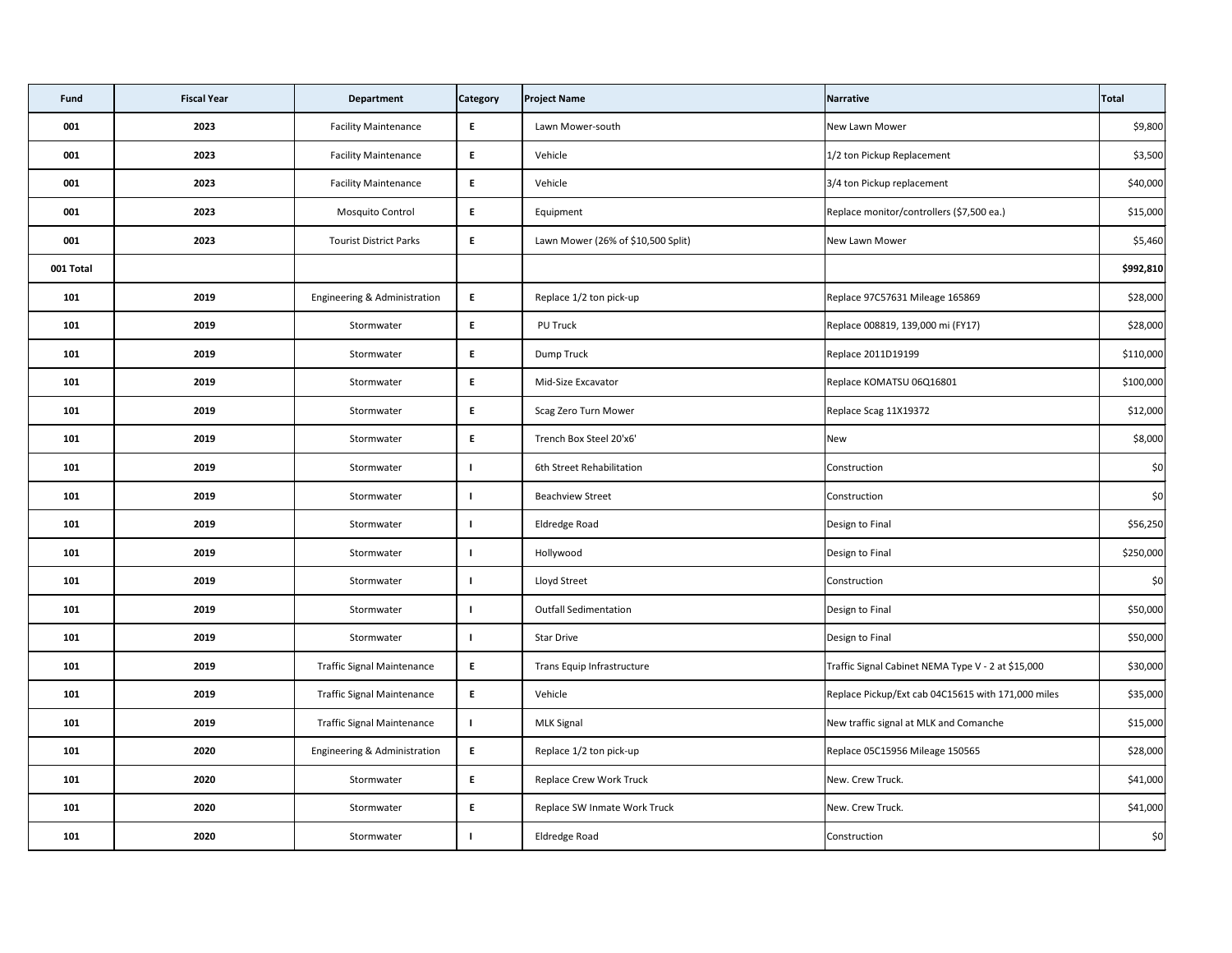| <b>Fund</b> | <b>Fiscal Year</b> | <b>Department</b>                 | <b>Category</b> | <b>Project Name</b>                     | Narrative                                                             | Total       |
|-------------|--------------------|-----------------------------------|-----------------|-----------------------------------------|-----------------------------------------------------------------------|-------------|
| 101         | 2020               | Stormwater                        |                 | Hollywood                               | Construction                                                          | \$0         |
| 101         | 2020               | Stormwater                        |                 | <b>Outfall Sedimentation</b>            | Construction                                                          | \$0         |
| 101         | 2020               | Stormwater                        |                 | <b>Star Drive</b>                       | Construction                                                          | \$0         |
| 101         | 2020               | <b>Traffic Signal Maintenance</b> | E               | Sig Sys                                 | Comm server -- Replace                                                | \$8,000     |
| 101         | 2020               | <b>Traffic Signal Maintenance</b> | E.              | Trans Equip Infrastructure              | Traffic Signal Cabinet NEMA Type V - 5 at \$15,000                    | \$75,000    |
| 101         | 2020               | <b>Traffic Signal Maintenance</b> | E.              | Vehicle                                 | 1/2 ton Pickup/Ext cab -- Replace                                     | \$25,000    |
| 101         | 2021               | Engineering & Administration      | E               | Replace 1/2 ton pick-up                 | Replace 02C14586 Mileage 125147                                       | \$28,000    |
| 101         | 2021               | Stormwater                        | (blank)         | <b>Capital Projects</b>                 | (blank)                                                               | \$0         |
| 101         | 2021               | <b>Traffic Signal Maintenance</b> | E               | Sig Sys                                 | File server -- Replace                                                | \$8,000     |
| 101         | 2021               | <b>Traffic Signal Maintenance</b> | E.              | Trans Equip Infrastructure              | Traffic Signal Cabinet NEMA Type V - 5 at \$15,000                    | \$75,000    |
| 101         | 2021               | <b>Traffic Signal Maintenance</b> | E.              | Vehicle                                 | 1/2 ton Pickup/Ext Cab -- Replace                                     | \$25,000    |
| 101         | 2021               | <b>Traffic Signal Maintenance</b> | E.              | Vehicle                                 | Bucket Truck -- Replace                                               | \$150,000   |
| 101         | 2022               | Engineering & Administration      | E               | Survey Equipment                        | Replace GPS Equipment                                                 | \$20,000    |
| 101         | 2022               | Stormwater                        | (blank)         | Capital Projects                        | (blank)                                                               | \$0         |
| 101         | 2022               | <b>Traffic Signal Maintenance</b> | E.              | Sig Sys                                 | Video server -- Replace                                               | \$8,000     |
| 101         | 2022               | <b>Traffic Signal Maintenance</b> | E.              | Trans Equip Infrastructure              | Traffic Signal Cabinet NEMA Type V - 5 at \$15,000                    | \$75,000    |
| 101         | 2022               | <b>Traffic Signal Maintenance</b> | E.              | Vehicle                                 | 1/2 ton Pickup/Ext Cab -- Replace                                     | \$25,000    |
| 101         | 2023               | Engineering & Administration      | E               | Large Format Copier                     | Replace large format copier                                           | \$75,000    |
| 101         | 2023               | <b>Traffic Signal Maintenance</b> | E               | Sig Sys                                 | Video server -- Replace                                               | \$8,000     |
| 101         | 2023               | <b>Traffic Signal Maintenance</b> | E               | Trans Equip Infrastructure              | Traffic Signal Cabinet NEMA Type V - 5 at \$15,000                    | \$75,000    |
| 101         | 2023               | <b>Traffic Signal Maintenance</b> | E               | Vehicle                                 | 1/2 ton Pickup/Ext Cab -- Replace                                     | \$25,000    |
| 101 Total   |                    |                                   |                 |                                         |                                                                       | \$1,587,250 |
| 104         | 2019               | <b>Tourist Development</b>        | B               | <b>Bayview Plaza Pavilion Structure</b> | <b>ECCC-Bayview Plaza Pavilion Structure</b>                          | \$100,000   |
| 104         | 2019               | <b>Tourist Development</b>        | $\, {\bf B} \,$ | Bayview Plaza Security Fencing & Gates  | <b>ECCC-Bayview Plaza Security Fencing &amp; Gates</b>                | \$35,000    |
| 104         | 2019               | <b>Tourist Development</b>        | B               | Exterior Lighting - Wash 220            | ECCC-Exterior Lighting - Wash 220 - Image Projectors, Bulbs,<br>Gobos | \$62,450    |
| 104         | 2019               | <b>Tourist Development</b>        | B               | <b>Garage Loading Dock Door</b>         | ECCC-Garage Loading Dock Door Replacement Due to Storm<br>Damage      | \$12,000    |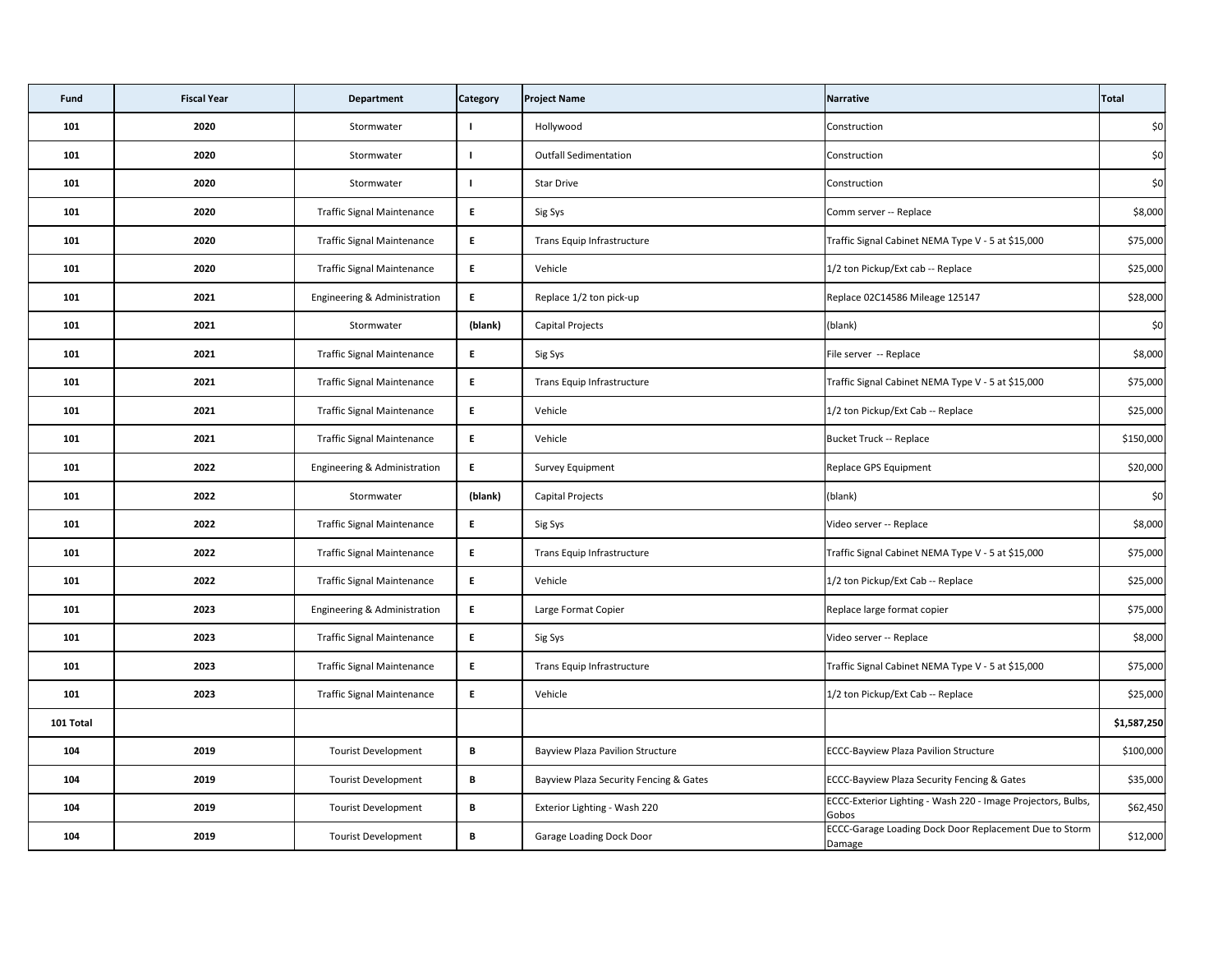| <b>Fund</b> | <b>Fiscal Year</b> | <b>Department</b>          | <b>Category</b> | <b>Project Name</b>                          | Narrative                                                                    | Total       |
|-------------|--------------------|----------------------------|-----------------|----------------------------------------------|------------------------------------------------------------------------------|-------------|
| 104         | 2019               | <b>Tourist Development</b> | B               | Landscape Around Building                    | <b>ECCC-Landscape Around Building</b>                                        | \$50,000    |
| 104         | 2019               | <b>Tourist Development</b> | B               | Remodel Restrooms (3) + Mtg Rm Counters      | ECCC-Remodel Restrooms (3) + Mtg Rm Counters                                 | \$400,000   |
| 104         | 2019               | <b>Tourist Development</b> | B               | Repl Building Security System Plus Doors     | <b>ECCC-Repl Building Security System Plus Doors</b>                         | \$50,000    |
| 104         | 2019               | <b>Tourist Development</b> | B               | Repl Dry Fire Sprinkler Sys Piping in Garage | <b>ECCC-Repl Dry Fire Sprinkler Sys Piping in Garage</b>                     | \$120,000   |
| 104         | 2019               | <b>Tourist Development</b> | B               | Repl Exterior Concrete Stair Slip Treads     | <b>ECCC-Repl Exterior Concrete Stair Slip Treads</b>                         | \$50,000    |
| 104         | 2019               | <b>Tourist Development</b> | B               | Repl HVAC Air Handlers, Fans, Pumps          | ECCC-Repl HVAC Air Handlers, Fans, Pumps                                     | \$50,000    |
| 104         | 2019               | <b>Tourist Development</b> | B               | <b>Repl Pre-Function Hallway Flooring</b>    | <b>ECCC-Repl Pre-Function Hallway Flooring</b>                               | \$100,000   |
| 104         | 2019               | <b>Tourist Development</b> | B               | Repl. R-22 Walk In Cooler Refrig System (2)  | ECCC-Repl. R-22 Walk In Cooler Refrig System (2)                             | \$8,000     |
| 104         | 2019               | <b>Tourist Development</b> | B               | <b>Security Office Expansion</b>             | <b>ECCC-Security Office Expansion-second emergency</b><br>exit/egress needed | \$25,000    |
| 104         | 2019               | <b>Tourist Development</b> | B               | <b>Waterproof Building Exterior</b>          | <b>ECCC-Waterproof Building Exterior</b>                                     | \$1,500,000 |
| 104         | 2019               | <b>Tourist Development</b> | B               | Welcome Center Improvements                  | Interior Renovations, Restroom Flooring, Landcaping,<br>Marquee              | \$61,000    |
| 104         | 2019               | <b>Tourist Development</b> | E.              | 1/2 Ton Chain Motors (4)                     | ECCC-1/2 Ton Chain Motors (4)                                                | \$12,000    |
| 104         | 2019               | <b>Tourist Development</b> | E               | 1/2 Ton Pickup                               | ECCC-1/2 Ton Pickup Replacement (#14781)                                     | \$25,000    |
| 104         | 2019               | <b>Tourist Development</b> | E               | 60" LED TV (3)                               | ECCC-60" LED TV (3)                                                          | \$4,500     |
| 104         | 2019               | <b>Tourist Development</b> | E.              | 8ft Branded Umbrellas for Picnic Tables (10) | ECCC-8ft Branded Umbrellas for Picnic Tables (10)                            | \$12,724    |
| 104         | 2019               | <b>Tourist Development</b> | E               | Audio Integration System                     | ECCC-Audio Integration System-Upgrade to Non-Proprietary<br>System           | \$15,000    |
| 104         | 2019               | <b>Tourist Development</b> | E               | AV Rewiring with Screens & Projectors        | <b>ECCC-AV Rewiring with Screens &amp; Projectors</b>                        | \$200,000   |
| 104         | 2019               | <b>Tourist Development</b> | E               | Chiller Upgrade                              | <b>ECCC-Chiller Upgrade</b>                                                  | \$125,000   |
| 104         | 2019               | <b>Tourist Development</b> | E               | Digital Signage for Ballroom/Meeting Rooms   | <b>ECCC-Digital Signage for Ballroom/Meeting Rooms</b>                       | \$43,000    |
| 104         | 2019               | <b>Tourist Development</b> | E.              | <b>Enlarge Front Entrance Marquee</b>        | <b>ECCC-Enlarge Front Entrance Marquee</b>                                   | \$180,000   |
| 104         | 2019               | <b>Tourist Development</b> | E.              | <b>Expand Wireless Access Points</b>         | <b>ECCC-Expand Wireless Access Points</b>                                    | \$45,000    |
| 104         | 2019               | <b>Tourist Development</b> | E               | Gobo projectors 5000k (4)                    | ECCC-Gobo projectors 5000k (4)                                               | \$18,000    |
| 104         | 2019               | <b>Tourist Development</b> | E               | LED HD Projectors 5,500 Lumen (1)            | ECCC-LED HD Projectors 5,500 Lumen (4)                                       | \$24,000    |
| 104         | 2019               | <b>Tourist Development</b> | E.              | LED Show Lighting Conversion                 | <b>ECCC-LED Show Lighting Conversion</b>                                     | \$10,000    |
| 104         | 2019               | <b>Tourist Development</b> | E               | Marler Park Tot Lot Resurfacing              | Marler Park Tot Lot Resurfacing                                              | \$30,000    |
| 104         | 2019               | <b>Tourist Development</b> | E               | Mobile Device Charging Station               | <b>ECCC-Mobile Device Charging Station</b>                                   | \$2,500     |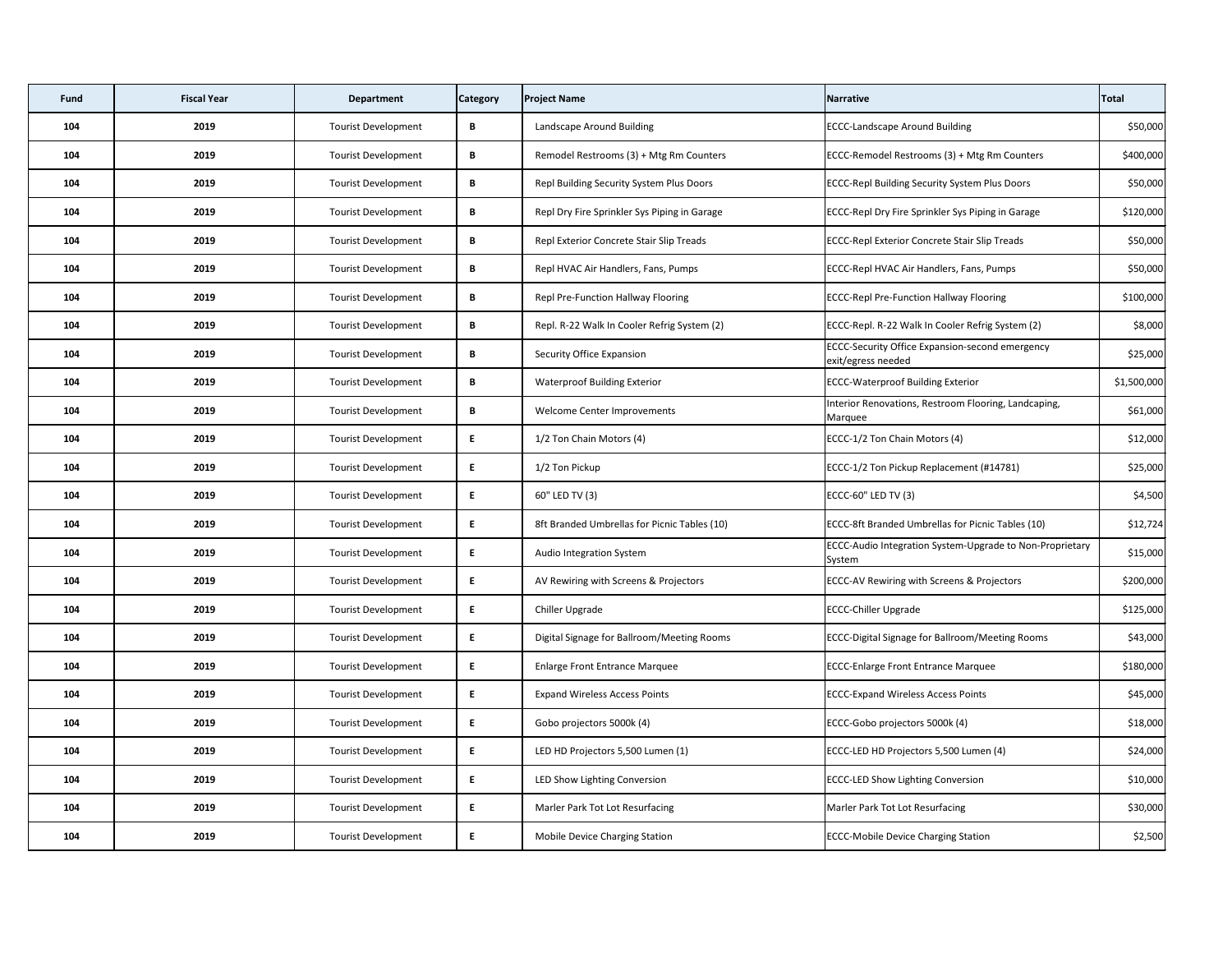| <b>Fund</b> | <b>Fiscal Year</b> | <b>Department</b>          | <b>Category</b> | <b>Project Name</b>                           | Narrative                                                                           | <b>Total</b> |
|-------------|--------------------|----------------------------|-----------------|-----------------------------------------------|-------------------------------------------------------------------------------------|--------------|
| 104         | 2019               | <b>Tourist Development</b> | E.              | Mobile LED Kiosk                              | Okaloosa Island Welcome Center Mobile LED Kiosk                                     | \$3,500      |
| 104         | 2019               | <b>Tourist Development</b> | E.              | Mower                                         | <b>ECCC-Mower Replacement</b>                                                       | \$8,500      |
| 104         | 2019               | <b>Tourist Development</b> | E.              | Snorkling Reef Video Camera                   | Snorkling Reef Video Camera to Monitor & Live Stream                                | \$70,000     |
| 104         | 2019               | <b>Tourist Development</b> | E               | <b>Stage Decks</b>                            | <b>ECCC-Stage Deck Replacement</b>                                                  | \$5,000      |
| 104         | 2019               | <b>Tourist Development</b> | E.              | Stage Guardrail, Chairstops, Supports         | ECCC-Stage Guardrail, Chairstops, Supports Replacement                              | \$6,000      |
| 104         | 2019               | <b>Tourist Development</b> | E               | Truss 8' (6)                                  | ECCC-Truss 8' (6)                                                                   | \$6,000      |
| 104         | 2019               | <b>Tourist Development</b> | E.              | <b>Water Quality Monitoring Network</b>       | Real Time Water Quality Monitoring for Choctawhatchee<br>Estuary                    | \$200,000    |
| 104         | 2019               | <b>Tourist Development</b> | E               | Wireless Digital Audio Mixer 8-16 Channel (1) | ECCC-Wireless Digital Audio Mixer 8-16 Channel (1)<br>Replacement                   | \$1,500      |
| 104         | 2019               | <b>Tourist Development</b> |                 | <b>Artificial Reef</b>                        | Vessel to Deploy as Artificial Reef                                                 | \$550,000    |
| 104         | 2019               | <b>Tourist Development</b> |                 | Beach Accessways 1,3,7                        | Reroof & Termite Repair                                                             | \$70,000     |
| 104         | 2019               | <b>Tourist Development</b> |                 | <b>Beasley Park Improvements</b>              | Replace Walkway Decking & Handrails                                                 | \$25,000     |
| 104         | 2019               | <b>Tourist Development</b> |                 | <b>Fish Aggregating Devices</b>               | <b>Fish Aggregating Devices Network Construction</b>                                | \$600,000    |
| 104         | 2019               | <b>Tourist Development</b> |                 | Gateway Signage                               | Welcome Signs - Shalimar, Mary Esther, Destin County Line,<br>Destin Mid-Bay Bridge | \$40,000     |
| 104         | 2019               | <b>Tourist Development</b> |                 | James Lee Parking Realignment                 | Realign James Lee Parallel Parking to Angled Parking                                | \$300,000    |
| 104         | 2019               | <b>Tourist Development</b> |                 | Marler Fishing Pier                           | Marler Fishing Pier Rehabilitation                                                  | \$200,000    |
| 104         | 2019               | <b>Tourist Development</b> |                 | Okaloosa Island Boat Basin                    | Okaloosa Island Boat Basin Reconstruction                                           | \$150,000    |
| 104         | 2019               | <b>Tourist Development</b> | $\mathsf{R}$    | <b>Destin Connector</b>                       | Construction complete in Spring 2022 (Beach Drive to<br>Benning Drive section)      | \$1,600,000  |
| 104         | 2020               | <b>Tourist Development</b> | B               | <b>Expand Loading Dock</b>                    | ECCC-Expand Loading Dock to Expedite Move In/Out                                    | \$100,000    |
| 104         | 2020               | <b>Tourist Development</b> | B               | Porte Cochere                                 | ECCC-Porte Cochere to Facilitate Entry in Inclement Weather                         | \$1,175,000  |
| 104         | 2020               | <b>Tourist Development</b> |                 | <b>Artificial Reef</b>                        | Artificial Reef Network Expansion                                                   | \$250,000    |
| 104         | 2020               | <b>Tourist Development</b> |                 | Living Shorelines                             | Expand living shorelines along Veterans Park                                        | \$1,000,000  |
| 104         | 2020               | <b>Tourist Development</b> | $\mathsf{R}$    | <b>Destin Connector</b>                       | Construction complete in Spring 2022 (Beach Drive to<br>Benning Drive section)      | \$1,600,000  |
| 104         | 2021               | <b>Tourist Development</b> |                 | <b>Artificial Reef</b>                        | Artificial Reef Network Expansion                                                   | \$250,000    |
| 104         | 2021               | <b>Tourist Development</b> |                 | Hwy 98 Walkover                               | ECCC-Hwy 98 Walkover to Okaloosa Island Entertainment<br><b>District</b>            | \$1,000,000  |
| 104         | 2021               | <b>Tourist Development</b> |                 | Living Shorelines                             | <b>Expand living shorelines along Veterans Park</b>                                 | \$1,000,000  |
| 104         | 2021               | <b>Tourist Development</b> |                 | <b>Parking Structure</b>                      | <b>ECCC-Parking Structure/Garage</b>                                                | \$5,000,000  |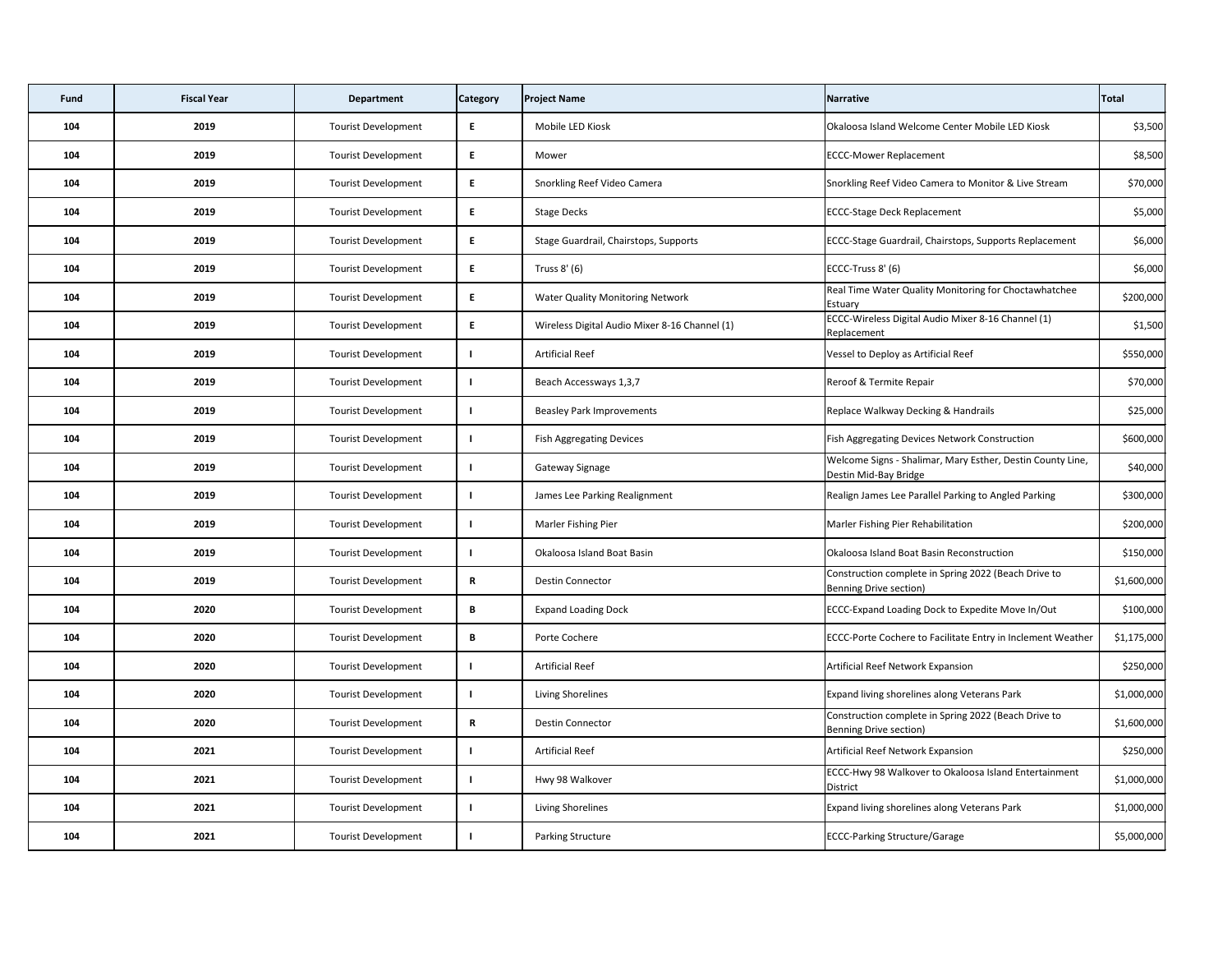| Fund      | <b>Fiscal Year</b> | <b>Department</b>                  | <b>Category</b> | <b>Project Name</b>                   | Narrative                                                                             | Total        |
|-----------|--------------------|------------------------------------|-----------------|---------------------------------------|---------------------------------------------------------------------------------------|--------------|
| 104       | 2021               | <b>Tourist Development</b>         | $\mathsf{R}$    | <b>Destin Connector</b>               | Construction complete in Spring 2022 (Beach Drive to<br><b>Benning Drive section)</b> | \$1,600,000  |
| 104       | 2022               | <b>Tourist Development</b>         | B               | North-End Expansion                   | <b>ECCC-North-End Expansion</b>                                                       | \$28,500,000 |
| 104       | 2022               | <b>Tourist Development</b>         |                 | <b>Artificial Reef</b>                | Artificial Reef Network Expansion                                                     | \$250,000    |
| 104       | 2022               | <b>Tourist Development</b>         |                 | Living Shorelines                     | Expand living shorelines along Veterans Park                                          | \$1,000,000  |
| 104       | 2023               | <b>Tourist Development</b>         | B               | South-End Expansion                   | <b>ECCC-South-End Expansion</b>                                                       | \$5,000,000  |
| 104       | 2023               | <b>Tourist Development</b>         |                 | <b>Artificial Reef</b>                | Artificial Reef Network Expansion                                                     | \$250,000    |
| 104       | 2023               | <b>Tourist Development</b>         |                 | Living Shorelines                     | Expand living shorelines along Veterans Park                                          | \$1,000,000  |
| 104 Total |                    |                                    |                 |                                       |                                                                                       | \$56,180,674 |
| 115       | 2019               | Unincorporated County Parks        | B               | <b>Holt Park Community Building</b>   | Construct community building, restrooms                                               | \$120,000    |
| 115       | 2019               | Unincorporated County Parks        | B               | North and South Office - FM/Parks     | Pole barn for equipment storage out of weather                                        | \$8,650      |
| 115       | 2019               | Unincorporated County Parks        | E               | <b>Bud Day Park</b>                   | Replace cracked playground platforms                                                  | \$5,000      |
| 115       | 2019               | <b>Unincorporated County Parks</b> | E               | <b>Garden City Park</b>               | Bleachers for Soccer Fields and Vollyball Courts                                      | \$50,000     |
| 115       | 2019               | Unincorporated County Parks        | E               | Holt Park Playstructure               | <b>Playground Construction</b>                                                        | \$143,841    |
| 115       | 2019               | Unincorporated County Parks        | E               | Lawn Mower                            | New Lawn Mower (65% of \$10,500 cost)                                                 | \$6,825      |
| 115       | 2019               | Unincorporated County Parks        | E               | Port Dixe Park                        | New LED Baseball Field Lights                                                         | \$75,000     |
| 115       | 2019               | Unincorporated County Parks        | E               | Stillwell Park Bounded Play Structure | Additional construction of Park adding Handi-cap play structu                         | \$200,000    |
| 115       | 2019               | Unincorporated County Parks        | E               | Tiller Attachment (65% of Split)      | Dingo-tiller attachment                                                               | \$3,055      |
| 115       | 2019               | <b>Unincorporated County Parks</b> | E               | Vehicle (65% of split)                | 3/4 ton Cargo Van replacing 2004B15613 w/152683 miles                                 | \$21,125     |
| 115       | 2019               | <b>Unincorporated County Parks</b> | E               | Vehicle (65% of split)                | 3/4 ton Utility Bed Pickup replacing 1997G5744 w/190649 mi                            | \$22,376     |
| 115       | 2019               | Unincorporated County Parks        |                 | <b>Blackman Community Center Park</b> | Chain link fencing and gates                                                          | \$9,500      |
| 115       | 2019               | Unincorporated County Parks        |                 | Eagle Park Additional property        | Demo existing slabs, install fencing                                                  | \$50,000     |
| 115       | 2019               | Unincorporated County Parks        |                 | <b>Garden City Park</b>               | Leveling and install sand Volleyball Courts, outdoor showers                          | \$330,000    |
| 115       | 2019               | Unincorporated County Parks        |                 | Port Dixe Park                        | <b>Basketball Court</b>                                                               | \$35,000     |
| 115       | 2019               | Unincorporated County Parks        |                 | Seminole Community Center             | Improvements utilizing donated/transferred funds                                      | \$61,013     |
| 115       | 2019               | Unincorporated County Parks        |                 | Sylvania Heights Park                 | Playground Safety surface-resurfacing and new picnic table                            | \$50,000     |
| 115       | 2019               | Unincorporated County Parks        |                 | <b>Wilderness Landing Park</b>        | Water, sewer and electric hookups for camp sites                                      | \$107,991    |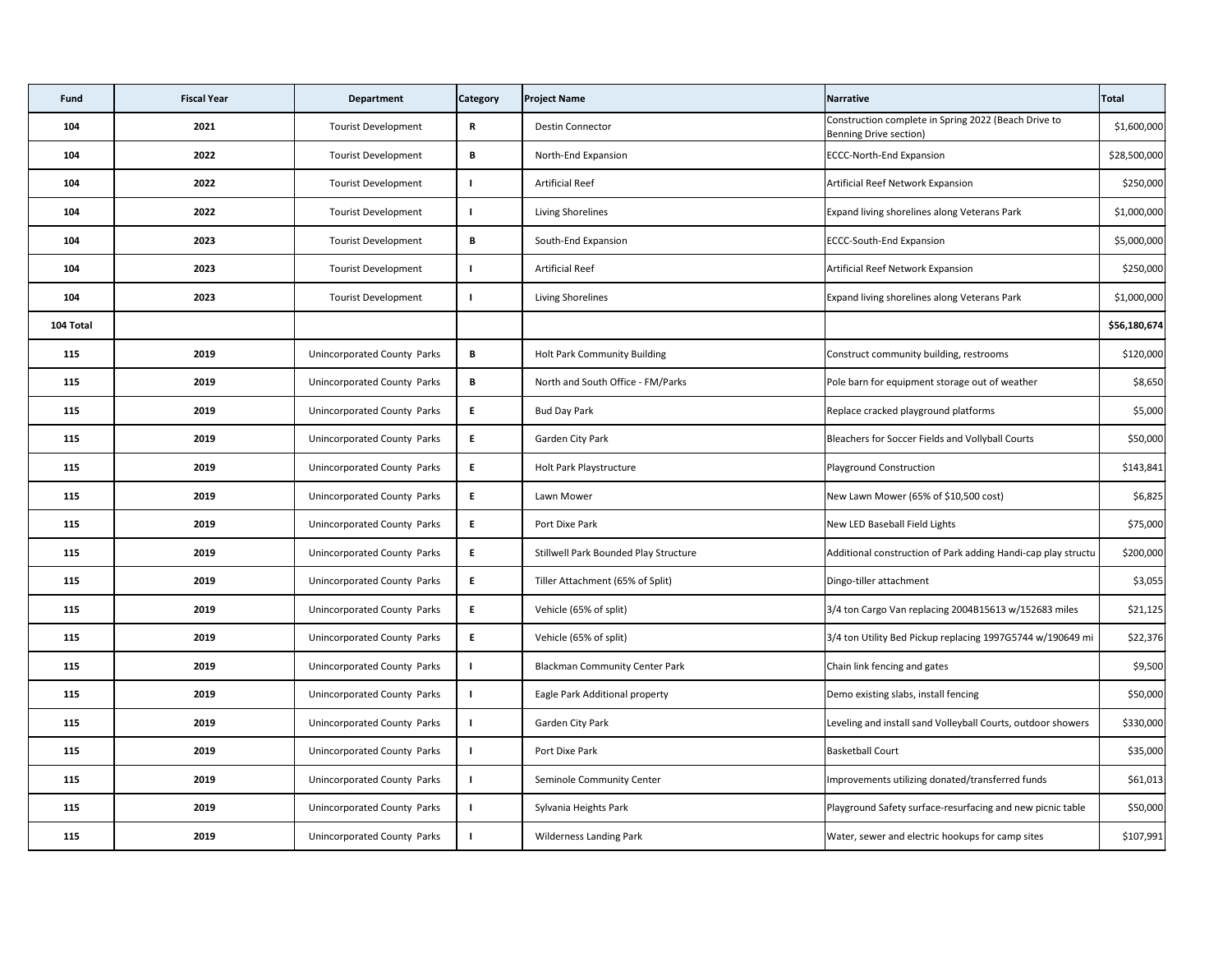| <b>Fund</b> | <b>Fiscal Year</b> | <b>Department</b>                  | <b>Category</b> | <b>Project Name</b>                  | Narrative                                              | Total       |
|-------------|--------------------|------------------------------------|-----------------|--------------------------------------|--------------------------------------------------------|-------------|
| 115         | 2020               | Unincorporated County Parks        | E               | Lawn Mower                           | New Lawn Mower (65% of \$10,500 cost)                  | \$13,650    |
| 115         | 2020               | Unincorporated County Parks        |                 | <b>Community Park</b>                | Grant match for development of proposed Community Park | \$200,000   |
| 115         | 2020               | Unincorporated County Parks        |                 | Neighborhood Park                    | Construct Neighborhood Park Improvements               | \$50,000    |
| 115         | 2021               | Unincorporated County Parks        | E               | Lawn Mower                           | New Lawn Mower (65% of \$10,500 cost)                  | \$13,650    |
| 115         | 2021               | Unincorporated County Parks        |                 | <b>Community Park</b>                | Grant match for development of proposed Community Park | \$200,000   |
| 115         | 2021               | <b>Unincorporated County Parks</b> |                 | Neighborhood Park                    | Construct Neighborhood Park Improvements               | \$50,000    |
| 115         | 2022               | Unincorporated County Parks        | E               | Lawn Mower                           | New Lawn Mower (65% of \$10,500 cost)                  | \$13,650    |
| 115         | 2022               | Unincorporated County Parks        |                 | <b>Community Park</b>                | Grant match for development of proposed Community Park | \$200,000   |
| 115         | 2022               | Unincorporated County Parks        |                 | Neighborhood Park                    | Construct Neighborhood Park Improvements               | \$50,000    |
| 115         | 2023               | Unincorporated County Parks        | E               | Lawn Mower                           | New Lawn Mower (65% of \$10,500 cost)                  | \$13,650    |
| 115         | 2023               | Unincorporated County Parks        |                 | <b>Community Park</b>                | Grant match for development of proposed Community Park | \$200,000   |
| 115         | 2023               | <b>Unincorporated County Parks</b> |                 | Neighborhood Park                    | Construct Neighborhood Park Improvements               | \$50,000    |
| 115 Total   |                    |                                    |                 |                                      |                                                        | \$2,353,976 |
| 302         | 2019               | Road-Bridge Construction           | E               | Capital Equipment                    | LOGT-(Equipment/Vehicle purchase)                      | \$300,000   |
| 302         | 2019               | Road-Bridge Construction           | E.              | Grader Leases                        | LOGT-Road Grader Leases                                | \$165,000   |
| 302         | 2019               | Road-Bridge Construction           |                 | Bear Creek Road                      | CGT-(Overlay of existing) funded                       | \$50,000    |
| 302         | 2019               | Road-Bridge Construction           |                 | Bear Head Road                       | CGT-(Overlay of existing pavement) funded              | \$65,000    |
| 302         | 2019               | Road-Bridge Construction           |                 | <b>Bone Creek Road</b>               | CGT-(Overlay of existing) funded                       | \$180,000   |
| 302         | 2019               | Road-Bridge Construction           |                 | <b>Bridge Conversion/Replacement</b> | LOGT- Annual bridge conversion and bridge replacement  | \$250,000   |
| 302         | 2019               | Road-Bridge Construction           |                 | Canoe Lake Road                      | CGT-(Dirt to limerock/millings) funded                 | \$110,000   |
| 302         | 2019               | Road-Bridge Construction           |                 | <b>Cold Mix Restroation</b>          | LOGT-Stabalize cold mix roads with various treatments. | \$200,000   |
| 302         | 2019               | Road-Bridge Construction           |                 | College Boulevard                    | LOGT-(Micro-surface and striping) funded               | \$90,000    |
| 302         | 2019               | Road-Bridge Construction           |                 | <b>Creston Barrow Road</b>           | LOGT-(Overlay of existing pavement) funded             | \$175,000   |
| 302         | 2019               | Road-Bridge Construction           |                 | Crestview by-pass 1-10 to Hwy 90     | CGT-(Overlay/rehab existing) Est cost \$1.2M           | \$150,000   |
| 302         | 2019               | Road-Bridge Construction           |                 | <b>Crestview Northwest Bypass</b>    | CGT-CCF\$250,000 (Future Construction) Est Cost \$750K | \$250,000   |
| 302         | 2019               | Road-Bridge Construction           |                 | District 1 Overlay                   | Annual Allocation. Pavement Preservation (302-3204)    | \$100,000   |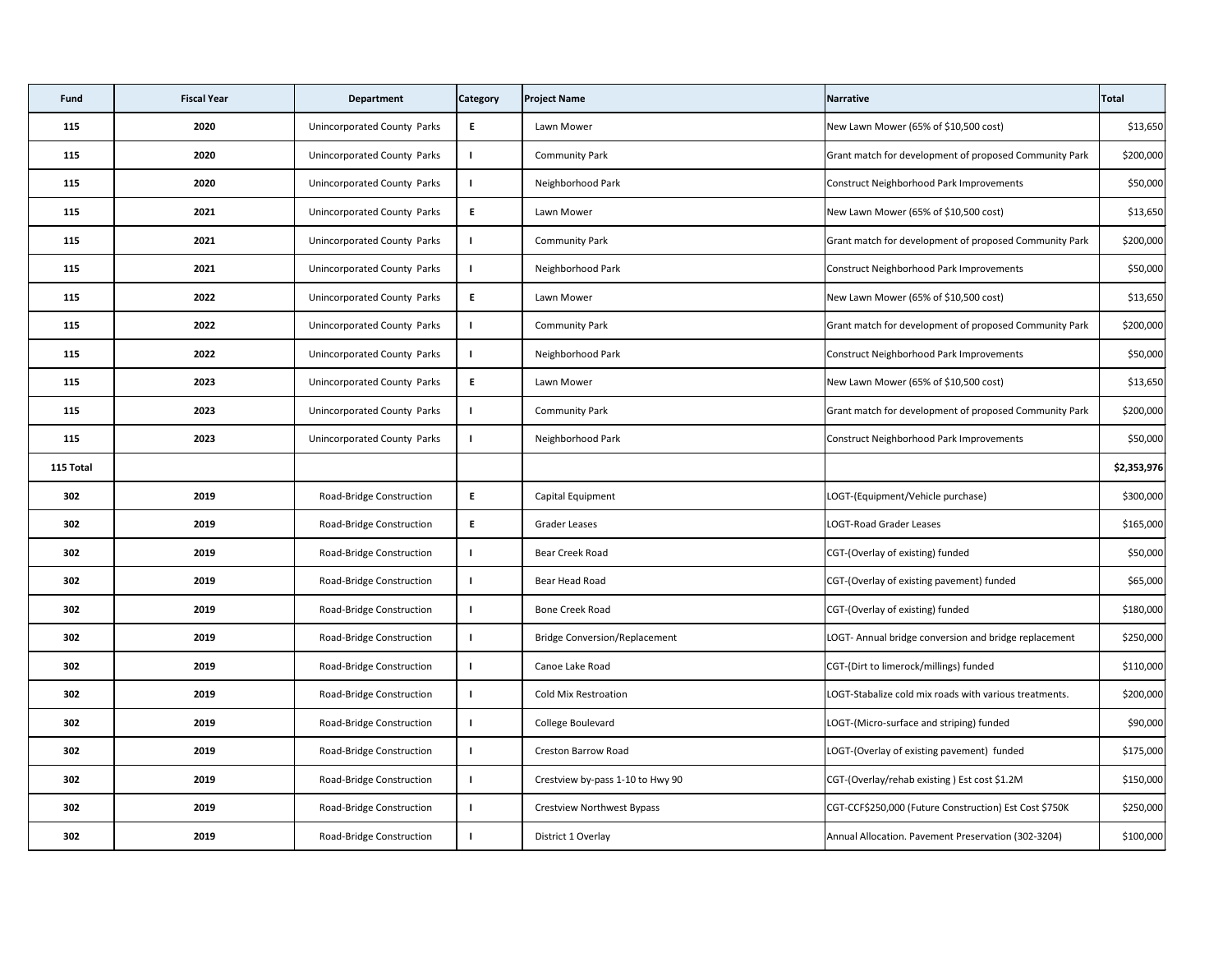| <b>Fund</b> | <b>Fiscal Year</b> | <b>Department</b>        | <b>Category</b> | <b>Project Name</b>                  | <b>Narrative</b>                                          | Total     |
|-------------|--------------------|--------------------------|-----------------|--------------------------------------|-----------------------------------------------------------|-----------|
| 302         | 2019               | Road-Bridge Construction |                 | District 2 Overlay                   | Annual Allocation. Pavement Preservation (302-3204)       | \$100,000 |
| 302         | 2019               | Road-Bridge Construction |                 | District 3 Overlay                   | Annual Allocation. Pavement Preservation (302-3204)       | \$100,000 |
| 302         | 2019               | Road-Bridge Construction |                 | District 4 Overlay                   | Annual Allocation. Pavement Preservation (302-3204)       | \$100,000 |
| 302         | 2019               | Road-Bridge Construction |                 | District 5 Overlay                   | Annual Allocation. Pavement Preservation (302-3204)       | \$100,000 |
| 302         | 2019               | Road-Bridge Construction |                 | FIM Boulevard                        | CGT-CCF\$215,000 (Dirt to pave) funded                    | \$0       |
| 302         | 2019               | Road-Bridge Construction |                 | Garden City Road                     | CGT-(Overlay of existing pavement) funded                 | \$245,000 |
| 302         | 2019               | Road-Bridge Construction |                 | High Ridge Road                      | LOGT-CCF \$125,000.00 Dirt to pave funded                 | \$35,000  |
| 302         | 2019               | Road-Bridge Construction |                 | HWY 2 Bridge Repalcement             | CGT-CCF\$100,000 (Bridge Repalscement) Est cost \$4M      | \$0       |
| 302         | 2019               | Road-Bridge Construction |                 | HWY 2 Road Phase 1                   | CGT-(Widen and overlay) Est cost \$1M                     | \$100,000 |
| 302         | 2019               | Road-Bridge Construction |                 | HWY 393 Phase 3                      | CGT-CCF\$250,000 (Overlay of existing) Est Cost \$1.5M    | \$75,000  |
| 302         | 2019               | Road-Bridge Construction |                 | John King Road                       | CGT-CCF \$200,000(Rehab existing roadway) Est cost \$400K | \$100,000 |
| 302         | 2019               | Road-Bridge Construction |                 | Lenwood Jackson                      | LOGT-CCF \$43,000.00 Surface stabilization funded         | \$0       |
| 302         | 2019               | Road-Bridge Construction |                 | Lovejoy Road                         | LOGT-(Overlay existing pavement) funded                   | \$175,000 |
| 302         | 2019               | Road-Bridge Construction |                 | <b>Materials Millings/Limerock</b>   | LOGT-stabalize dirt roads                                 | \$100,000 |
| 302         | 2019               | Road-Bridge Construction |                 | Melton Road                          | CGT-(Overlay of existing pavement) funded                 | \$260,000 |
| 302         | 2019               | Road-Bridge Construction |                 | Millside Road                        | CGT- (dirt to pave) Est cost 1.7M                         | \$0       |
| 302         | 2019               | Road-Bridge Construction |                 | PJ Admas Construction                | CGT-CCF\$2,065,161 (Major Construction) funded            | \$0       |
| 302         | 2019               | Road-Bridge Construction |                 | PJ Admas Trip                        | CGT-CCF \$1,342,969 (re-hab/widen existing road) funded   | \$0       |
| 302         | 2019               | Road-Bridge Construction |                 | <b>Road Maintenance</b>              | <b>LOGT</b>                                               | \$400,000 |
| 302         | 2019               | Road-Bridge Construction |                 | <b>Roadway Striping</b>              | LOGT-Apply/re-apply pavement markings                     | \$160,000 |
| 302         | 2019               | Road-Bridge Construction |                 | <b>Sign Materials</b>                | <b>LOGT</b>                                               | \$70,000  |
| 302         | 2019               | Road-Bridge Construction |                 | <b>Turkey Creek Bridge</b>           | LOGT-CCF \$90,000.00 Mill and overlay funded              | \$0       |
| 302         | 2020               | Road-Bridge Construction | E               | Capital Equipment                    | LOGT-(Equipment/Vehicle purchase)                         | \$300,000 |
| 302         | 2020               | Road-Bridge Construction | E               | <b>Grader Leases</b>                 | <b>LOGT-Road Grader Leases</b>                            | \$165,000 |
| 302         | 2020               | Road-Bridge Construction |                 | <b>Bill Lundy Road</b>               | CGT-(Dirt to limerock) funded                             | \$150,000 |
| 302         | 2020               | Road-Bridge Construction |                 | <b>Bridge Conversion/Replacement</b> | LOGT- Annual bridge conversion and bridge replacement     | \$175,000 |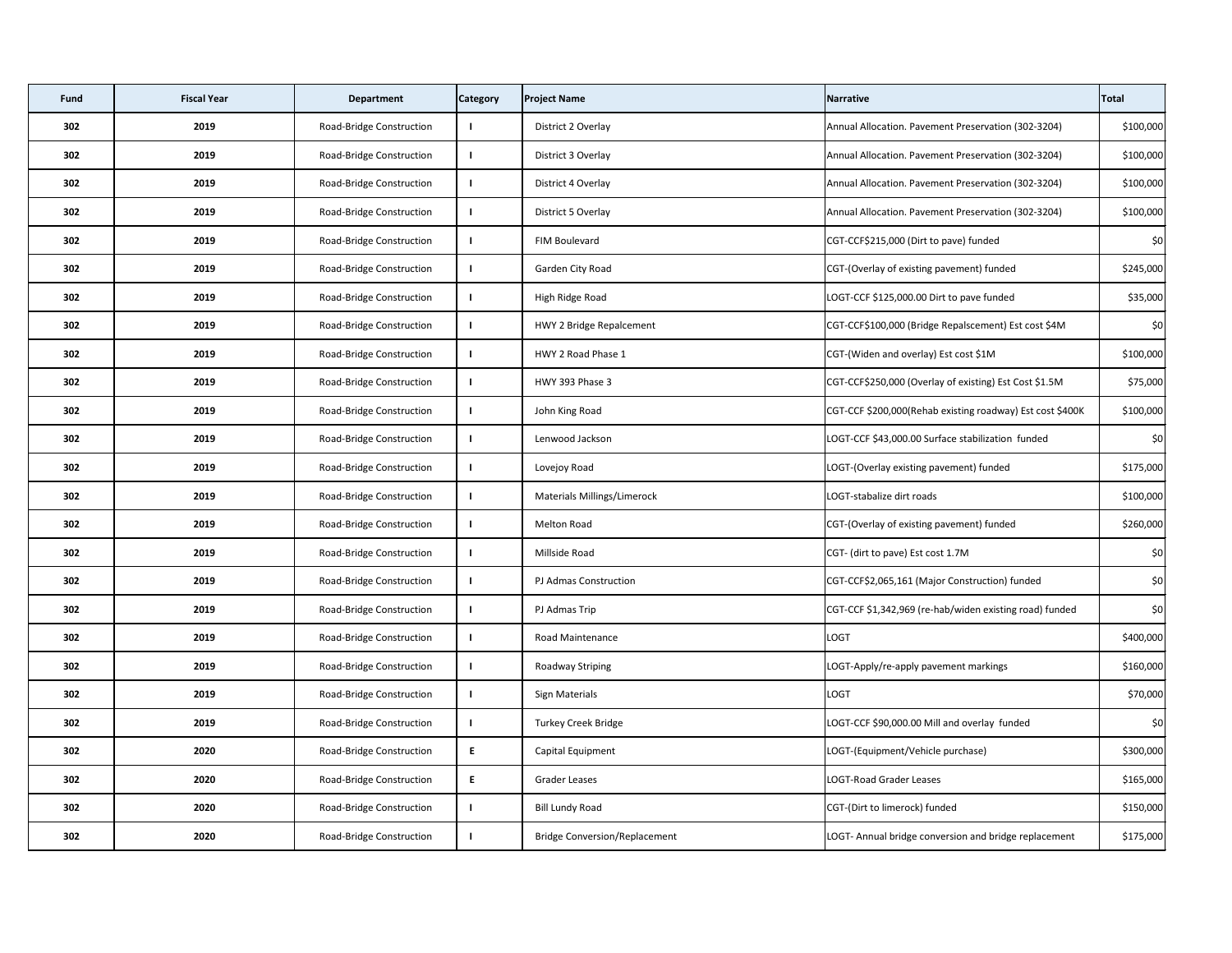| <b>Fund</b> | <b>Fiscal Year</b> | <b>Department</b>        | <b>Category</b> | <b>Project Name</b>                | Narrative                                                | Total     |
|-------------|--------------------|--------------------------|-----------------|------------------------------------|----------------------------------------------------------|-----------|
| 302         | 2020               | Road-Bridge Construction |                 | <b>Cold Mix Restroation</b>        | LOGT-Stabalize cold mix roads with various treatments.   | \$200,000 |
| 302         | 2020               | Road-Bridge Construction |                 | <b>Colonel Greg Maloy Road</b>     | CGT-(Overlay of existing) Est cost \$400K                | \$50,000  |
| 302         | 2020               | Road-Bridge Construction |                 | Crestview by-pass 1-10 to Hwy 90   | CGT-CCF\$150,000(Overlay/rehab existing) Est cost \$1.2M | \$250,000 |
| 302         | 2020               | Road-Bridge Construction |                 | <b>Crestview Northwest Bypass</b>  | CGT-CCF\$500,000 (Future Construction) funded            | \$250,000 |
| 302         | 2020               | Road-Bridge Construction |                 | District 1 Overlay                 | Annual Allocation. Pavement Preservation (302-3204)      | \$100,000 |
| 302         | 2020               | Road-Bridge Construction |                 | District 2 Overlay                 | Annual Allocation. Pavement Preservation (302-3204)      | \$100,000 |
| 302         | 2020               | Road-Bridge Construction |                 | District 3 Overlay                 | Annual Allocation. Pavement Preservation (302-3204)      | \$100,000 |
| 302         | 2020               | Road-Bridge Construction |                 | District 4 Overlay                 | Annual Allocation. Pavement Preservation (302-3204)      | \$100,000 |
| 302         | 2020               | Road-Bridge Construction |                 | District 5 Overlay                 | Annual Allocation. Pavement Preservation (302-3204)      | \$100,000 |
| 302         | 2020               | Road-Bridge Construction |                 | Hardy Admas Road                   | CGT-(Overlay of existing pavement) funded                | \$150,000 |
| 302         | 2020               | Road-Bridge Construction |                 | <b>Hill Avenue</b>                 | CGT-(Overlay of existing pavement) funded                | \$65,000  |
| 302         | 2020               | Road-Bridge Construction |                 | HWY 2 Bridge Repalcement           | CGT-CCF\$100,000 (Bridge Repalscement) Est cost \$4M     | \$25,000  |
| 302         | 2020               | Road-Bridge Construction |                 | HWY 2 Road Phase 1                 | CGT-CCF\$100,000(Widen and overlay) Est cost \$1M        | \$250,000 |
| 302         | 2020               | Road-Bridge Construction |                 | HWY 393 Phase 3                    | CGT-CCF\$325,000 (Overlay of existing) Est Cost \$1.5M   | \$175,000 |
| 302         | 2020               | Road-Bridge Construction |                 | John King Road                     | CGT-CCF \$300,000(Rehab existing roadway) funded         | \$100,000 |
| 302         | 2020               | Road-Bridge Construction |                 | Kelly Mill Road                    | LOGT-(Overlay of existing pavement) funded               | \$40,000  |
| 302         | 2020               | Road-Bridge Construction |                 | Ludlam Road North                  | LOGT-(Overlay of existing pavement) funded               | \$130,000 |
| 302         | 2020               | Road-Bridge Construction |                 | <b>Materials Millings/Limerock</b> | LOGT-stabalize dirt roads                                | \$100,000 |
| 302         | 2020               | Road-Bridge Construction |                 | Millside Road                      | CGT-(dirt to pave) Est cost 1.7M                         | \$100,000 |
| 302         | 2020               | Road-Bridge Construction |                 | Old Hickory Road South             | LOGT-(Overlay of existing pavement) funded               | \$80,000  |
| 302         | 2020               | Road-Bridge Construction |                 | PJ Admas Construction              | CGT-CCF\$2,065,161 (Major Construction) funded           | \$0       |
| 302         | 2020               | Road-Bridge Construction |                 | PJ Admas Trip                      | CGT-CCF \$1,342,969 (re-hab/widen existing road) funded  | \$0       |
| 302         | 2020               | Road-Bridge Construction |                 | Rattlesnake Bluff                  | CGT-(Surface Treatment) Est cost \$125K                  | \$65,000  |
| 302         | 2020               | Road-Bridge Construction |                 | River Road                         | CGT-(Overlay of existing pavement) Est cost \$250K       | \$50,000  |
| 302         | 2020               | Road-Bridge Construction |                 | <b>Road Maintenance</b>            | <b>LOGT</b>                                              | \$400,000 |
| 302         | 2020               | Road-Bridge Construction |                 | Roadway Striping                   | LOGT-Apply/re-apply pavement markings                    | \$160,000 |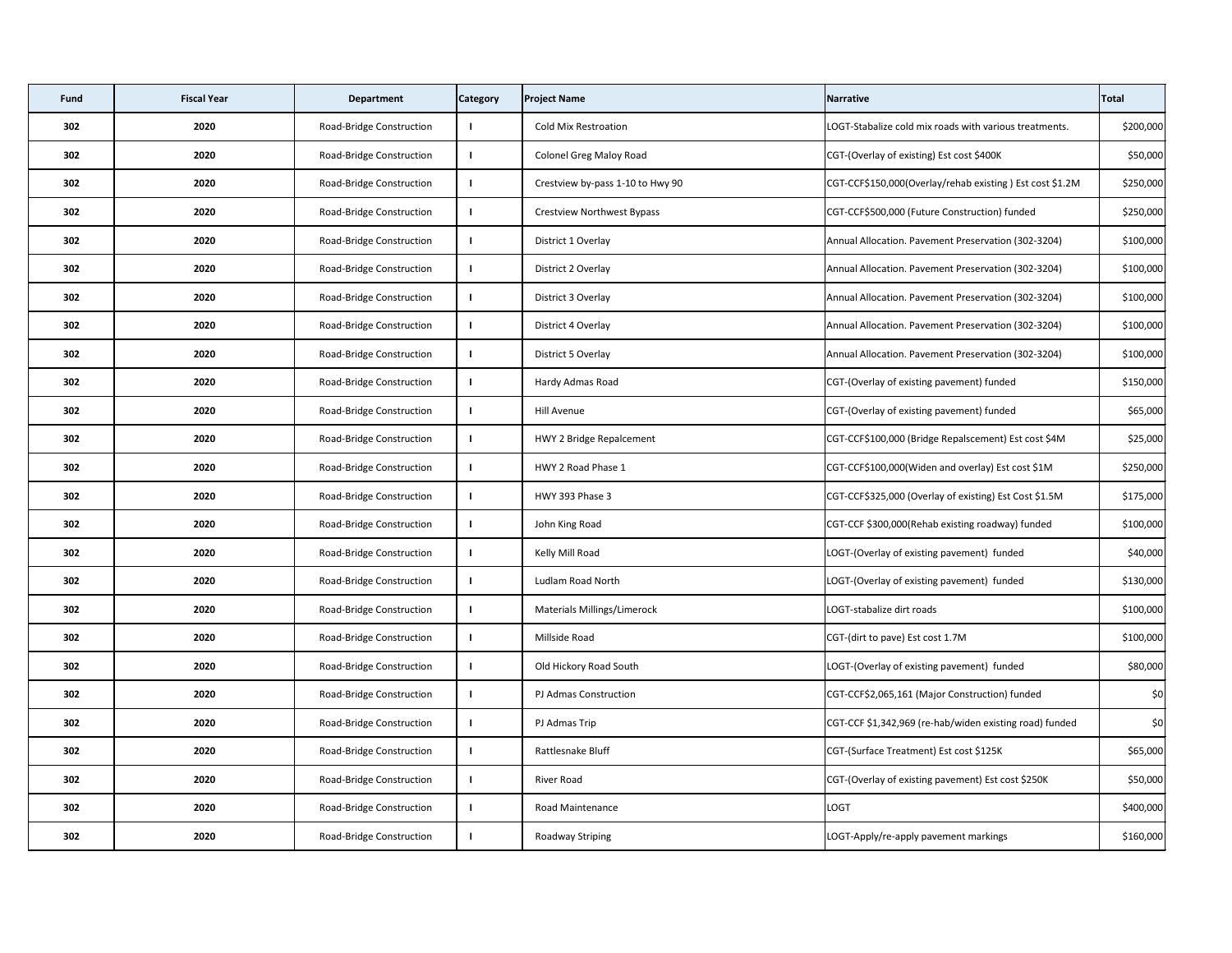| <b>Fund</b> | <b>Fiscal Year</b> | <b>Department</b>               | <b>Category</b> | <b>Project Name</b>                  | Narrative                                                | <b>Total</b> |
|-------------|--------------------|---------------------------------|-----------------|--------------------------------------|----------------------------------------------------------|--------------|
| 302         | 2020               | Road-Bridge Construction        |                 | <b>Sign Materials</b>                | <b>LOGT</b>                                              | \$70,000     |
| 302         | 2021               | Road-Bridge Construction        | E.              | Capital Equipment                    | LOGT-(Equipment/Vehicle purchase)                        | \$300,000    |
| 302         | 2021               | Road-Bridge Construction        | E.              | <b>Grader Leases</b>                 | LOGT-Road Grader Leases                                  | \$165,000    |
| 302         | 2021               | Road-Bridge Construction        |                 | <b>Bridge Conversion/Replacement</b> | LOGT- Annual bridge conversion and bridge replacement    | \$200,000    |
| 302         | 2021               | Road-Bridge Construction        |                 | <b>Cold Mix Restroation</b>          | LOGT-Stabalize cold mix roads with various treatments.   | \$200,000    |
| 302         | 2021               | Road-Bridge Construction        |                 | <b>Colonel Greg Maloy Road</b>       | CGT-CCF\$50,000(Overlay of existing) Est cost \$400K     | \$50,000     |
| 302         | 2021               | Road-Bridge Construction        |                 | Crestview by-pass 1-10 to Hwy 90     | CGT-CCF\$400,000(Overlay/rehab existing) Est cost \$1.2M | \$350,000    |
| 302         | 2021               | Road-Bridge Construction        |                 | Crestview Northwest Bypass           | CGT-CCF\$500,000 (Future Construction) funded            | \$250,000    |
| 302         | 2021               | Road-Bridge Construction        |                 | District 1 Overlay                   | Annual Allocation. Pavement Preservation (302-3204)      | \$100,000    |
| 302         | 2021               | Road-Bridge Construction        |                 | District 2 Overlay                   | Annual Allocation. Pavement Preservation (302-3204)      | \$100,000    |
| 302         | 2021               | Road-Bridge Construction        |                 | District 3 Overlay                   | Annual Allocation. Pavement Preservation (302-3204)      | \$100,000    |
| 302         | 2021               | Road-Bridge Construction        |                 | District 4 Overlay                   | Annual Allocation. Pavement Preservation (302-3204)      | \$100,000    |
| 302         | 2021               | Road-Bridge Construction        |                 | District 5 Overlay                   | Annual Allocation. Pavement Preservation (302-3204)      | \$100,000    |
| 302         | 2021               | Road-Bridge Construction        |                 | HWY 2 Bridge Repalcement             | CGT-CCF\$125,000 (Bridge Repalscement) Est cost \$4M     | \$50,000     |
| 302         | 2021               | Road-Bridge Construction        |                 | HWY 2 Road Phase 1                   | CGT-CCF\$350,000(Widen and overlay) Est cost \$1M        | \$300,000    |
| 302         | 2021               | Road-Bridge Construction        |                 | HWY 393 Phase 3                      | CGT-CCF\$500,000 (Overlay of existing) Est Cost \$1.5M   | \$250,000    |
| 302         | 2021               | <b>Road-Bridge Construction</b> |                 | John King Road                       | CGT-CCF \$300,000(Rehab existing roadway) funded         | \$100,000    |
| 302         | 2021               | Road-Bridge Construction        |                 | <b>Materials Millings/Limerock</b>   | LOGT-stabalize dirt roads                                | \$100,000    |
| 302         | 2021               | Road-Bridge Construction        |                 | Millside Road                        | CGT-CCF\$100,000(Dirt to pave) Est cost 1.7M             | \$200,000    |
| 302         | 2021               | Road-Bridge Construction        |                 | Normandy Road                        | LOGT-(Overlay of existing pavement) funded               | \$60,000     |
| 302         | 2021               | Road-Bridge Construction        |                 | PJ Admas Construction                | CGT-CCF\$2,065,161 (Major Construction) funded           | \$0          |
| 302         | 2021               | Road-Bridge Construction        |                 | Poplar Head Church Road              | CGT-(Dirt to limerock) funded                            | \$160,000    |
| 302         | 2021               | Road-Bridge Construction        |                 | Rattlesnake Bluff                    | CGT-CCF\$65,000 (Surface Treatment) funded               | \$65,000     |
| 302         | 2021               | Road-Bridge Construction        |                 | River Road                           | CGT-CCF\$50,000(Overlay existing pavement) funded        | \$250,000    |
| 302         | 2021               | Road-Bridge Construction        |                 | <b>Road Maintenance</b>              | LOGT                                                     | \$400,000    |
| 302         | 2021               | Road-Bridge Construction        |                 | <b>Roadway Striping</b>              | LOGT-Apply/re-apply pavement markings                    | \$170,000    |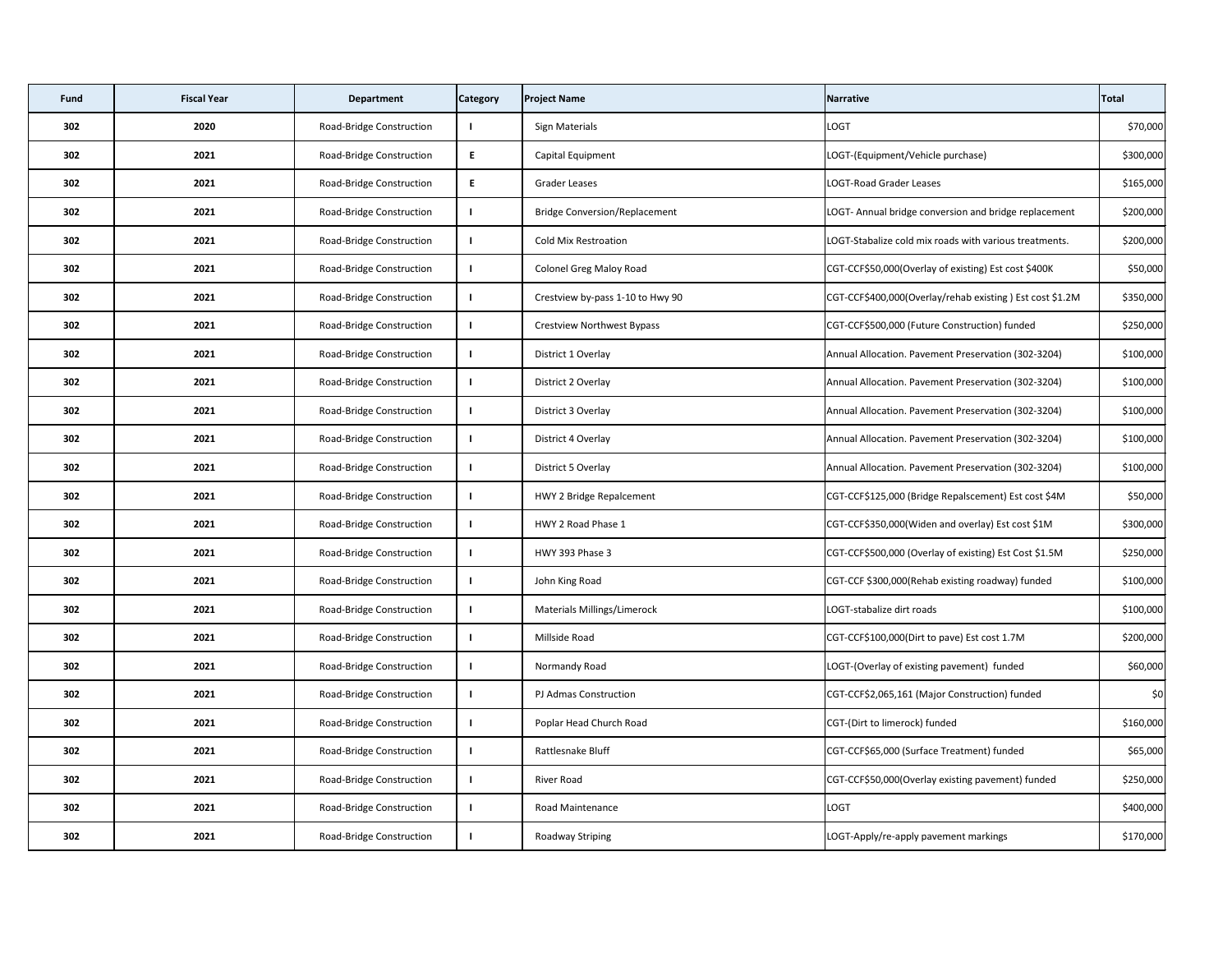| <b>Fund</b> | <b>Fiscal Year</b> | <b>Department</b>               | <b>Category</b> | <b>Project Name</b>                  | Narrative                                                | Total     |
|-------------|--------------------|---------------------------------|-----------------|--------------------------------------|----------------------------------------------------------|-----------|
| 302         | 2021               | Road-Bridge Construction        |                 | <b>Sign Materials</b>                | <b>LOGT</b>                                              | \$70,000  |
| 302         | 2021               | Road-Bridge Construction        |                 | T E Rogers Road                      | CGT-(Overlay of existing pavement) funded                | \$125,000 |
| 302         | 2021               | Road-Bridge Construction        |                 | <b>Turkey Track Raod</b>             | LOGT-(dirt to pave) funded                               | \$225,000 |
| 302         | 2022               | Road-Bridge Construction        | E               | Capital Equipment                    | LOGT-(Equipment/Vehicle purchase)                        | \$300,000 |
| 302         | 2022               | Road-Bridge Construction        | E.              | <b>Grader Leases</b>                 | LOGT-Road Grader Leases                                  | \$175,000 |
| 302         | 2022               | Road-Bridge Construction        |                 | <b>Bridge Conversion/Replacement</b> | LOGT- Annual bridge conversion and bridge replacement    | \$200,000 |
| 302         | 2022               | Road-Bridge Construction        |                 | Carmel Road                          | LOGT-(Overlay of existing pavement) funded               | \$200,000 |
| 302         | 2022               | Road-Bridge Construction        |                 | <b>Cold Mix Restroation</b>          | LOGT-Stabalize cold mix roads with various treatments.   | \$200,000 |
| 302         | 2022               | Road-Bridge Construction        |                 | <b>Colonel Greg Maloy Road</b>       | CGT-CCF\$100,000(Overlay of existing) funded             | \$300,000 |
| 302         | 2022               | Road-Bridge Construction        |                 | Crestview by-pass 1-10 to Hwy 90     | CGT-CCF\$750,000(Overlay/rehab existing) Est cost \$1.2M | \$250,000 |
| 302         | 2022               | Road-Bridge Construction        |                 | District 1 Overlay                   | Annual Allocation. Pavement Preservation (302-3204)      | \$100,000 |
| 302         | 2022               | Road-Bridge Construction        |                 | District 2 Overlay                   | Annual Allocation. Pavement Preservation (302-3204)      | \$100,000 |
| 302         | 2022               | Road-Bridge Construction        |                 | District 3 Overlay                   | Annual Allocation. Pavement Preservation (302-3204)      | \$100,000 |
| 302         | 2022               | Road-Bridge Construction        |                 | District 4 Overlay                   | Annual Allocation. Pavement Preservation (302-3204)      | \$100,000 |
| 302         | 2022               | Road-Bridge Construction        |                 | District 5 Overlay                   | Annual Allocation. Pavement Preservation (302-3204)      | \$100,000 |
| 302         | 2022               | Road-Bridge Construction        |                 | HWY 2 Bridge Repalcement             | CGT-CCF\$175,000 (Bridge Repalscement) Est cost \$4M     | \$25,000  |
| 302         | 2022               | Road-Bridge Construction        |                 | HWY 2 Road Phase 1                   | CGT-CCF\$650,000(Widen and overlay) funded               | \$350,000 |
| 302         | 2022               | Road-Bridge Construction        |                 | HWY 2 Road Phase 2                   | CGT-(Widen and overlay) Est cost 1M                      | \$200,000 |
| 302         | 2022               | <b>Road-Bridge Construction</b> |                 | HWY 393 Phase 3                      | CGT-CCF\$750,000 (Overlay of existing) Est Cost \$1.5M   | \$150,000 |
| 302         | 2022               | Road-Bridge Construction        |                 | Lighthouse Church Road               | CGT-(Dirt to limerock) funded                            | \$150,000 |
| 302         | 2022               | Road-Bridge Construction        |                 | <b>Materials Millings/Limerock</b>   | LOGT-stabalize dirt roads                                | \$100,000 |
| 302         | 2022               | Road-Bridge Construction        |                 | Millside Road                        | CGT-CCF\$300,000 (dirt to pave) Est cost \$1.7M          | \$200,000 |
| 302         | 2022               | Road-Bridge Construction        |                 | PJ Admas Construction                | CGT-CCF\$2,065,161 (Major Construction) funded           | \$0       |
| 302         | 2022               | Road-Bridge Construction        |                 | <b>Road Maintenance</b>              | LOGT                                                     | \$400,000 |
| 302         | 2022               | Road-Bridge Construction        |                 | <b>Roadway Striping</b>              | LOGT-Apply/re-apply pavement markings                    | \$170,000 |
| 302         | 2022               | Road-Bridge Construction        |                 | <b>Sign Materials</b>                | LOGT                                                     | \$70,000  |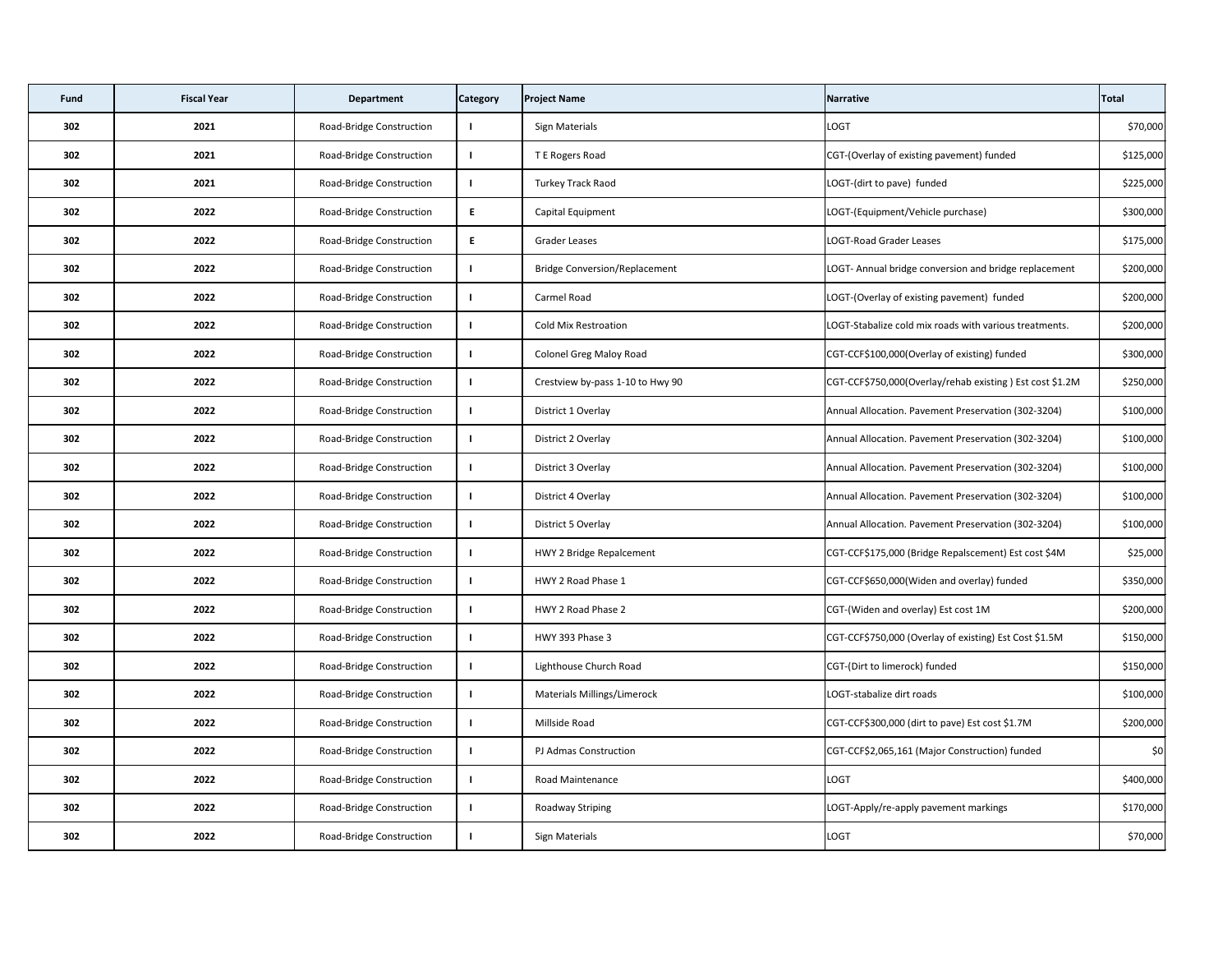| Fund      | <b>Fiscal Year</b> | <b>Department</b>        | <b>Category</b> | <b>Project Name</b>                   | Narrative                                              | Total        |
|-----------|--------------------|--------------------------|-----------------|---------------------------------------|--------------------------------------------------------|--------------|
| 302       | 2023               | Road-Bridge Construction | E               | Capital Equipment                     | LOGT-(Equipment/Vehicle purchase)                      | \$300,000    |
| 302       | 2023               | Road-Bridge Construction | E               | <b>Grader Leases</b>                  | LOGT-Road Grader Leases                                | \$175,000    |
| 302       | 2023               | Road-Bridge Construction |                 | <b>Bone Creek Road</b>                | CGT-(Dirt to pave) funded                              | \$400,000    |
| 302       | 2023               | Road-Bridge Construction |                 | <b>Bridge Conversion/Replacement</b>  | LOGT- Annual bridge conversion and bridge replacement  | \$200,000    |
| 302       | 2023               | Road-Bridge Construction |                 | <b>Brooks Road</b>                    | CGT-(Overlay of existing) funded                       | \$125,000    |
| 302       | 2023               | Road-Bridge Construction |                 | <b>Cold Mix Restroation</b>           | LOGT-Stabalize cold mix roads with various treatments. | \$200,000    |
| 302       | 2023               | Road-Bridge Construction |                 | Crestview by-pass 1-10 to Hwy 90      | CGT-CCF\$1M(Overlay/rehab existing) funded             | \$200,000    |
| 302       | 2023               | Road-Bridge Construction |                 | District 1 Overlay                    | Annual Allocation. Pavement Preservation (302-3204)    | \$100,000    |
| 302       | 2023               | Road-Bridge Construction |                 | District 2 Overlay                    | Annual Allocation. Pavement Preservation (302-3204)    | \$100,000    |
| 302       | 2023               | Road-Bridge Construction |                 | District 3 Overlay                    | Annual Allocation. Pavement Preservation (302-3204)    | \$100,000    |
| 302       | 2023               | Road-Bridge Construction |                 | District 4 Overlay                    | Annual Allocation. Pavement Preservation (302-3204)    | \$100,000    |
| 302       | 2023               | Road-Bridge Construction |                 | District 5 Overlay                    | Annual Allocation. Pavement Preservation (302-3204)    | \$100,000    |
| 302       | 2023               | Road-Bridge Construction |                 | <b>Gilley Road</b>                    | LOGT-(dirt to limerock) funded                         | \$25,000     |
| 302       | 2023               | Road-Bridge Construction |                 | HWY 2 Bridge Repalcement              | CGT-CCF\$200,000 (Bridge Repalscement) Est cost \$4M   | \$50,000     |
| 302       | 2023               | Road-Bridge Construction |                 | HWY 2 Road Phase 1                    | CGT-CCF\$650,000(Widen and overlay) funded             | \$350,000    |
| 302       | 2023               | Road-Bridge Construction |                 | HWY 2 Road Phase 2                    | CGT-CCF\$200,000(Widen and overlay) Est cost 1M        | \$100,000    |
| 302       | 2023               | Road-Bridge Construction |                 | HWY 393 Phase 3                       | CGT-CCF\$900,000 (Overlay of existing) Est Cost \$1.5M | \$100,000    |
| 302       | 2023               | Road-Bridge Construction |                 | Johns Road                            | LOGT-(Overlay of existing pavement) funded             | \$150,000    |
| 302       | 2023               | Road-Bridge Construction |                 | <b>Materials Millings/Limerock</b>    | LOGT-stabalize dirt roads                              | \$100,000    |
| 302       | 2023               | Road-Bridge Construction |                 | Millside Road                         | CGT-CCF\$500,000 (dirt to pave) Est cost \$1.7M        | \$300,000    |
| 302       | 2023               | Road-Bridge Construction |                 | Old Ebenezer Road                     | CGT-(Overlay to existing pavement) funded              | \$250,000    |
| 302       | 2023               | Road-Bridge Construction |                 | <b>Road Maintenance</b>               | <b>LOGT</b>                                            | \$400,000    |
| 302       | 2023               | Road-Bridge Construction |                 | <b>Roadway Striping</b>               | LOGT-Apply/re-apply pavement markings                  | \$170,000    |
| 302       | 2023               | Road-Bridge Construction |                 | <b>Sign Materials</b>                 | <b>LOGT</b>                                            | \$70,000     |
| 302 Total |                    |                          |                 |                                       |                                                        | \$20,850,000 |
| 411       | 2019               | Water & Sewer            | B               | Remodel W&S Bldg. 2nd floor west side | Water & Sewer Building Improvement needs               | \$25,000     |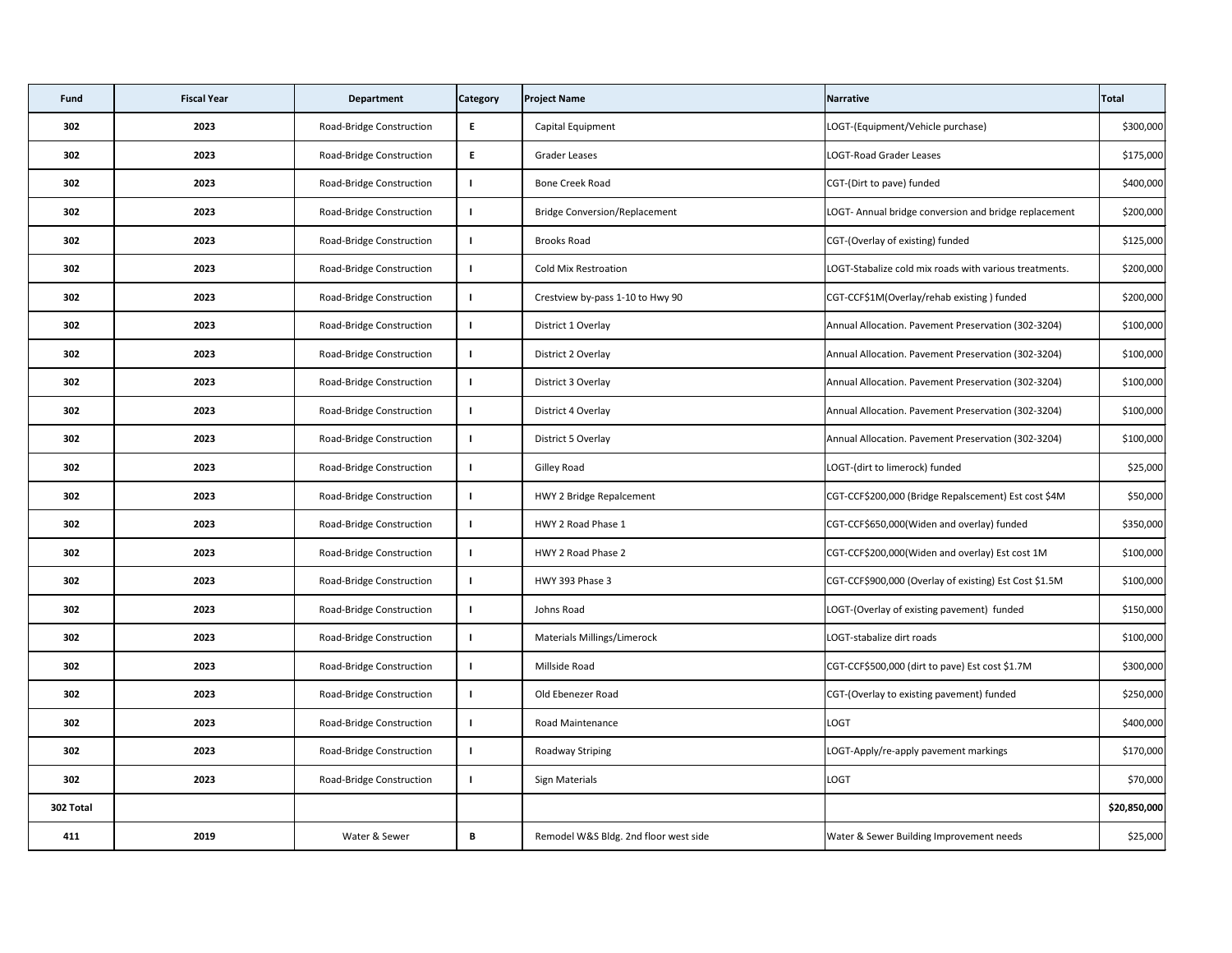| Fund | <b>Fiscal Year</b> | <b>Department</b> | <b>Category</b> | <b>Project Name</b>                                  | Narrative                                             | Total     |
|------|--------------------|-------------------|-----------------|------------------------------------------------------|-------------------------------------------------------|-----------|
| 411  | 2019               | Water & Sewer     | E               | 14" Stihl Pipe Saw                                   | Water & Sewer Maintenance - Replacement               | \$5,000   |
| 411  | 2019               | Water & Sewer     | E               | 15 Passenger Commuter Van                            | Replace 06J15928 - 217,920 miles                      | \$40,000  |
| 411  | 2019               | Water & Sewer     | E               | 4X4 Tractor                                          | Russell F. Stephenson WWTF - Replacement for 05U15923 | \$100,000 |
| 411  | 2019               | Water & Sewer     | E               | 6" Trailer mounted pump                              | Electronics/Pump Crew - New for bypasses              | \$75,000  |
| 411  | 2019               | Water & Sewer     | E               | AnalyiticsNOW                                        | IT - Replacement - for QREP                           | \$35,000  |
| 411  | 2019               | Water & Sewer     | E               | <b>Application Upgrades</b>                          | IT - Replacement                                      | \$10,000  |
| 411  | 2019               | Water & Sewer     | E               | <b>Back Hoe</b>                                      | - Replacement for 08L17884Plant Maintenance           | \$95,000  |
| 411  | 2019               | Water & Sewer     | E               | <b>Block Digester for metals</b>                     | Laboratory - Replacement                              | \$5,000   |
| 411  | 2019               | Water & Sewer     | E               | <b>Bob Cat Attachments</b>                           | Water & Sewer Construction - New                      | \$10,000  |
| 411  | 2019               | Water & Sewer     | E               | Central Back Up                                      | IT - Replacement for 19799                            | \$18,000  |
| 411  | 2019               | Water & Sewer     | E               | <b>CMMS (Computer Maintenance Management System)</b> | SCADA - Replacement for existing MAXIMO software      | \$60,000  |
| 411  | 2019               | Water & Sewer     | E               | Copier                                               | <b>For Customer Service</b>                           | \$8,000   |
| 411  | 2019               | Water & Sewer     | E.              | Culti-Packer                                         | Water & Sewer Construction - Replacement              | \$10,000  |
| 411  | 2019               | Water & Sewer     | E               | <b>Customer Service Call Recording</b>               | IT - To insure quality of our customer service        | \$25,000  |
| 411  | 2019               | Water & Sewer     | E.              | D482 Altec Boom Truck                                | Electronics/Pump Crew - Replacement for 97G5796       | \$250,000 |
| 411  | 2019               | Water & Sewer     | E               | Excavator                                            | Water & Sewer Construction - Replacement for 01Q13999 | \$260,000 |
| 411  | 2019               | Water & Sewer     | $E_{\parallel}$ | F150 Crew Cab 4X4                                    | Replace 07C17169 - 124,567 miles                      | \$40,000  |
| 411  | 2019               | Water & Sewer     | E               | F150 Extended Cab 4X4                                | New vehicle for new position                          | \$30,000  |
| 411  | 2019               | Water & Sewer     | $E_{\perp}$     | F150 Extended Cab 4X4                                | Replace 07C17146 - 164,161 miles                      | \$40,000  |
| 411  | 2019               | Water & Sewer     | E               | F150 Extended Cab 4X4                                | Replace 07C17162 - 173,130 miles                      | \$30,000  |
| 411  | 2019               | Water & Sewer     | E.              | F150 Utility Body                                    | Replace 06C16858 - 110,450 miles                      | \$40,000  |
| 411  | 2019               | Water & Sewer     | E               | F150 Utility Body                                    | Replace 07C17137 - 146,287 miles                      | \$40,000  |
| 411  | 2019               | Water & Sewer     | E               | F150 Utility Body                                    | Replace 07C17132 - 102,800 miles                      | \$40,000  |
| 411  | 2019               | Water & Sewer     | E               | F250 Utility Body 4X4                                | Replace 06C16701 - 224,492 miles                      | \$60,000  |
| 411  | 2019               | Water & Sewer     | E               | F450 Utility Body 4X4                                | Replace 08G17224 - 205,054 miles                      | \$80,000  |
| 411  | 2019               | Water & Sewer     | E.              | F450 Utility Body 4X4                                | Replace 08G17226 - 137,203 miles                      | \$80,000  |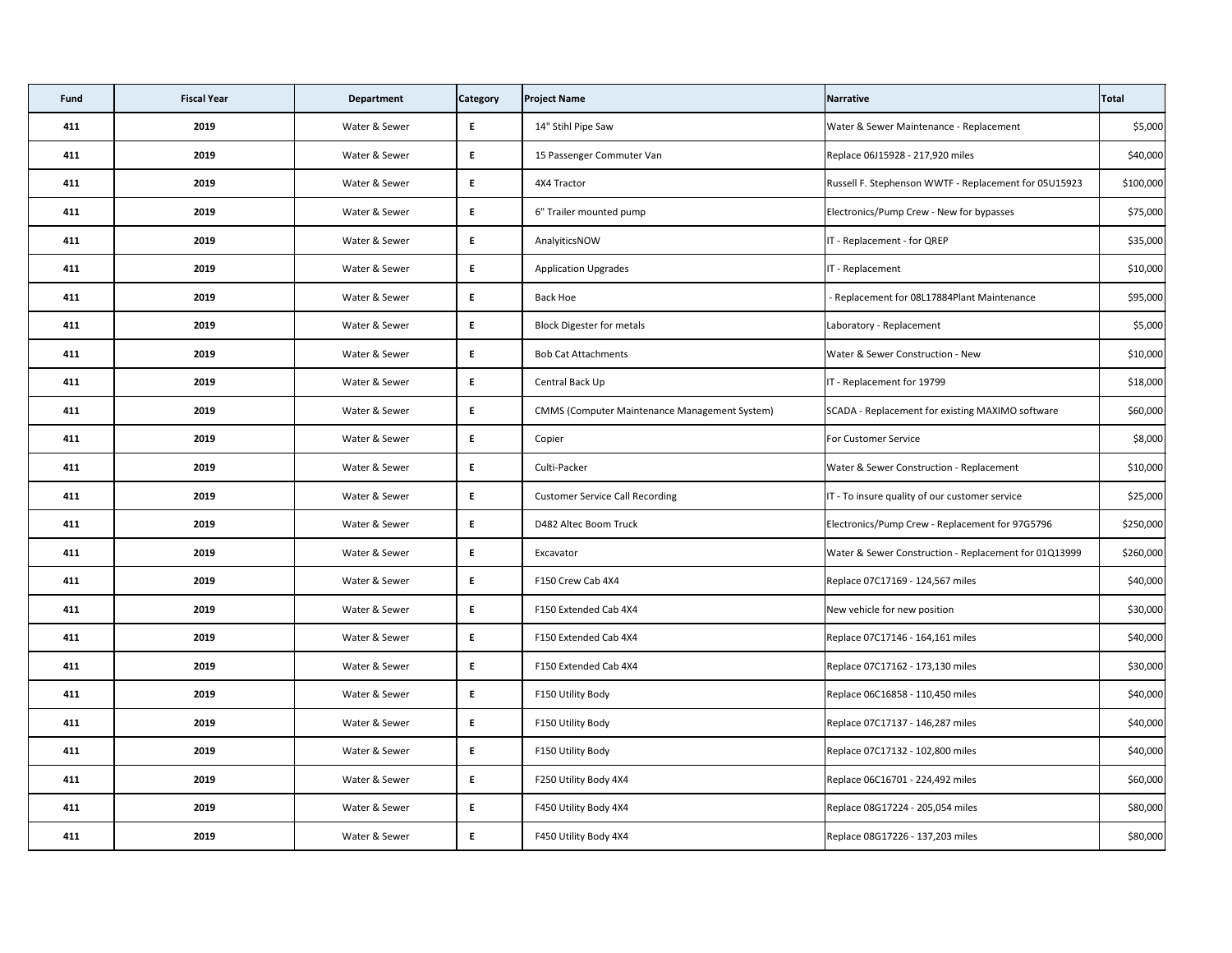| Fund | <b>Fiscal Year</b> | <b>Department</b> | <b>Category</b> | <b>Project Name</b>                         | Narrative                                                       | Total    |
|------|--------------------|-------------------|-----------------|---------------------------------------------|-----------------------------------------------------------------|----------|
| 411  | 2019               | Water & Sewer     | E               | F550 W/Utility 4X4                          | Replace 07G16813 - 164,319 miles                                | \$80,000 |
| 411  | 2019               | Water & Sewer     | E               | <b>Flow Measuring Devices</b>               | Arbennie Pritchett - Replacement                                | \$9,000  |
| 411  | 2019               | Water & Sewer     | E               | High band Width Routers & Switches          | IT - Replacement                                                | \$20,000 |
| 411  | 2019               | Water & Sewer     | E               | Image Cash Letter (creditron)               | IT - New                                                        | \$5,000  |
| 411  | 2019               | Water & Sewer     | E               | Jet Vacuum                                  | Water & Sewer Maintenance - Replacement for 07217660            | \$75,000 |
| 411  | 2019               | Water & Sewer     | E               | Laptops for Radio Read Meter Maint          | Water Meters - New 4 rugged laptops                             | \$10,000 |
| 411  | 2019               | Water & Sewer     | E               | Lighting Equipment                          | Water & Sewer Maintenance - Replacement                         | \$15,000 |
| 411  | 2019               | Water & Sewer     | E               | <b>Meter Reading Software/Programing</b>    | IT - Replacement                                                | \$5,000  |
| 411  | 2019               | Water & Sewer     | E               | Microsoft Office                            | IT - Upgrades                                                   | \$8,000  |
| 411  | 2019               | Water & Sewer     | E               | Mobil Device - Wireless work orders         | IT - New                                                        | \$25,000 |
| 411  | 2019               | Water & Sewer     | E               | Office/Computer Furniture - Department Wide | Administration                                                  | \$8,000  |
| 411  | 2019               | Water & Sewer     | E               | <b>Online Payment Portal</b>                | IT - Replacement                                                | \$20,000 |
| 411  | 2019               | Water & Sewer     | E.              | PCs /Laptops                                | IT - Replacement                                                | \$20,000 |
| 411  | 2019               | Water & Sewer     | E               | Pipe Horns                                  | Water & Sewer Maintenance - New & Replacement                   | \$5,000  |
| 411  | 2019               | Water & Sewer     | E.              | pipe racks for large pipe                   | Logistics - New                                                 | \$7,000  |
| 411  | 2019               | Water & Sewer     | E               | Pole Barn                                   | Electronics/Pump Crew - New                                     | \$10,000 |
| 411  | 2019               | Water & Sewer     | E               | Portable Aluminum Gantry Crane              | Plant Maintenance - New                                         | \$5,000  |
| 411  | 2019               | Water & Sewer     | E               | <b>Quatred SunGard Barcoding</b>            | IT - Replacement                                                | \$10,000 |
| 411  | 2019               | Water & Sewer     | E               | Refr. Auto Sampler (2) (INF / EFF)          | Jerry D Mitchem WRF at Bob Sikes Ind Park - New\                | \$5,000  |
| 411  | 2019               | Water & Sewer     | E               | Roller/Packer                               | Water & Sewer Maintenance - Replacement for 05R16040            | \$10,000 |
| 411  | 2019               | Water & Sewer     | E.              | Root Cutting Unit                           | Water & Sewer Maintenance - Replacement for 21128               | \$10,000 |
| 411  | 2019               | Water & Sewer     | E               | <b>SCADA Equipment</b>                      | SCADA - New Program Logic Controllers, Transducer<br>calibrator | \$10,000 |
| 411  | 2019               | Water & Sewer     | E               | Security Cameras Systems Department wide    | Logistics - New to add to system                                | \$10,000 |
| 411  | 2019               | Water & Sewer     | E               | Server Life Cycle replacement               | IT - Replacement for 17305                                      | \$10,000 |
| 411  | 2019               | Water & Sewer     | E               | Sewer Service Camera                        | Water & Sewer Maintenance - Replacement for 20506, 20507        | \$10,000 |
| 411  | 2019               | Water & Sewer     | E.              | <b>Superion Mod for Receipt Formatting</b>  | IT - New                                                        | \$5,000  |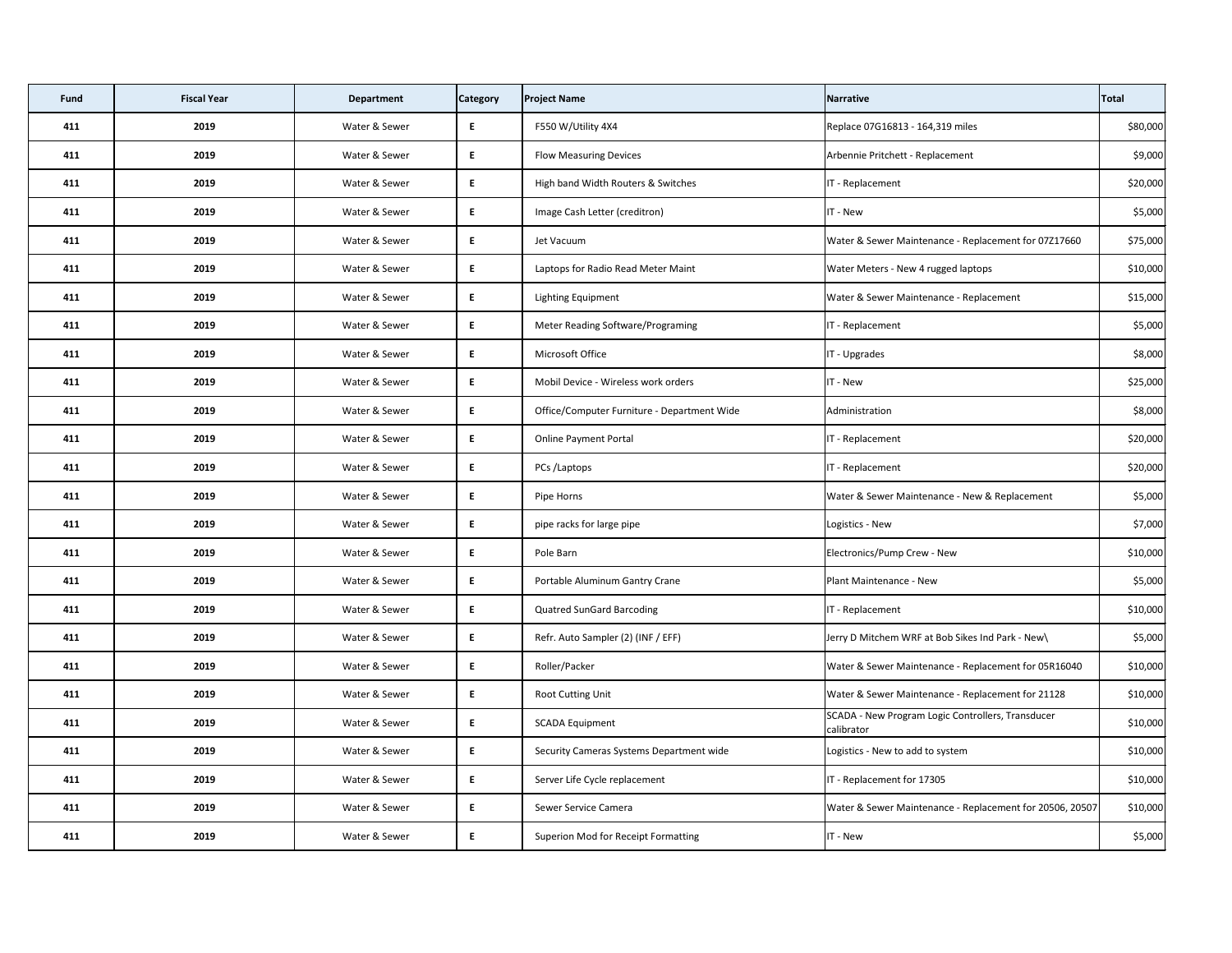| <b>Fund</b> | <b>Fiscal Year</b> | <b>Department</b> | <b>Category</b> | <b>Project Name</b>                                       | Narrative                                                                                                              | Total       |
|-------------|--------------------|-------------------|-----------------|-----------------------------------------------------------|------------------------------------------------------------------------------------------------------------------------|-------------|
| 411         | 2019               | Water & Sewer     | E               | Survey Total Station (Robot, when GPS down)               | Replacement for aging unit - Engineering                                                                               | \$15,000    |
| 411         | 2019               | Water & Sewer     |                 | Arbennie Pritchett WRF Upgrades                           | Replace/upgrade/rehab components of 10 MGD facility                                                                    | \$400,000   |
| 411         | 2019               | Water & Sewer     |                 | <b>Existing Wells</b>                                     | Improvements to wells (i.e. flowmeters & chlorine upgrades)                                                            | \$150,000   |
| 411         | 2019               | Water & Sewer     |                 | F.W. Stephenson WRF Upgrades                              | Replace/upgrade/rehab components of 1.0 MGD facility                                                                   | \$50,000    |
| 411         | 2019               | Water & Sewer     |                 | <b>Future Water Supply</b>                                | Continue Planning Stage                                                                                                | \$75,000    |
| 411         | 2019               | Water & Sewer     |                 | Jerry D Mitchem WRF at Bob Sikes Industrial Park Upgrades | Replace/upgrade/rehab components of 1.0 MGD facility -<br>New membranes & absorption bed expansion                     | \$950,000   |
| 411         | 2019               | Water & Sewer     |                 | <b>OCWS Operations Building</b>                           | Logistics & Maintenance remodel                                                                                        | \$1,500,000 |
| 411         | 2019               | Water & Sewer     |                 | <b>Pump Station Panel Replacement</b>                     | Pump Station Panel Replacement                                                                                         | \$100,000   |
| 411         | 2019               | Water & Sewer     |                 | Rehab - Sewer Collection                                  | Point repairs, relining and replacement of vitrified clay sewer<br>mains                                               | \$500,000   |
| 411         | 2019               | Water & Sewer     |                 | Residential Water Meter Replacement                       | Replacement of residential meters which have been in the<br>ground for an extended period of time & no longer register | \$4,300,000 |
| 411         | 2019               | Water & Sewer     |                 | <b>Sanitary Collection</b>                                | Replace/upgrade/rehab aging lift stations                                                                              | \$150,000   |
| 411         | 2019               | Water & Sewer     |                 | SCADA Replacements/Upgrades (Sewer)                       | Monitor and control systems at sewer collection sites                                                                  | \$75,000    |
| 411         | 2019               | Water & Sewer     |                 | SCADA Replacements/Upgrades (Water)                       | Monitor and control systems                                                                                            | \$25,000    |
| 411         | 2019               | Water & Sewer     |                 | <b>State/County Relocation Projects (Sewer)</b>           | Relocations of sewer lines to accommodate County & FDOT<br>projects                                                    | \$100,000   |
| 411         | 2019               | Water & Sewer     |                 | <b>State/County Relocation Projects (Water)</b>           | relocations of water lines to accommodate County & FDOT<br>projects                                                    | \$200,000   |
| 411         | 2019               | Water & Sewer     |                 | Supplemental Reclaimed Water to Niceville & Eglin         | Facility upgrades at APWRF to provide up to 4 MGD of<br>Reclaimed water via 11 miles of transmission mains to          | \$1,500,000 |
| 411         | 2019               | Water & Sewer     |                 | Water - New Lines                                         | Replace aging transit water mains and/or increase fire<br>protection                                                   | \$450,000   |
| 411         | 2020               | Water & Sewer     | E               | 14" Stihl Pipe Saw                                        | Water & Sewer Maintenance                                                                                              | \$5,000     |
| 411         | 2020               | Water & Sewer     | E               | 4" trash transfer pump motor                              | Jerry D Mitchem WRF at Bob Sikes Ind Park                                                                              | \$5,000     |
| 411         | 2020               | Water & Sewer     | E.              | 8" Hose                                                   | Electronics/Pump Crew                                                                                                  | \$5,000     |
| 411         | 2020               | Water & Sewer     | E               | API Document imaging scanners                             | <b>Information Technology</b>                                                                                          | \$10,000    |
| 411         | 2020               | Water & Sewer     | E               | <b>Application Upgrades</b>                               | <b>Information Technology</b>                                                                                          | \$10,000    |
| 411         | 2020               | Water & Sewer     | E               | Autoclave                                                 | Laboratory                                                                                                             | \$15,000    |
| 411         | 2020               | Water & Sewer     | E               | Bar Code Reader                                           | Logistics                                                                                                              | \$20,000    |
| 411         | 2020               | Water & Sewer     | E.              | <b>Bob Cat Attachments</b>                                | Arbennie Pritchett                                                                                                     | \$10,000    |
| 411         | 2020               | Water & Sewer     | E               | Carpet Offices FWB Whse                                   | Logistics                                                                                                              | \$5,000     |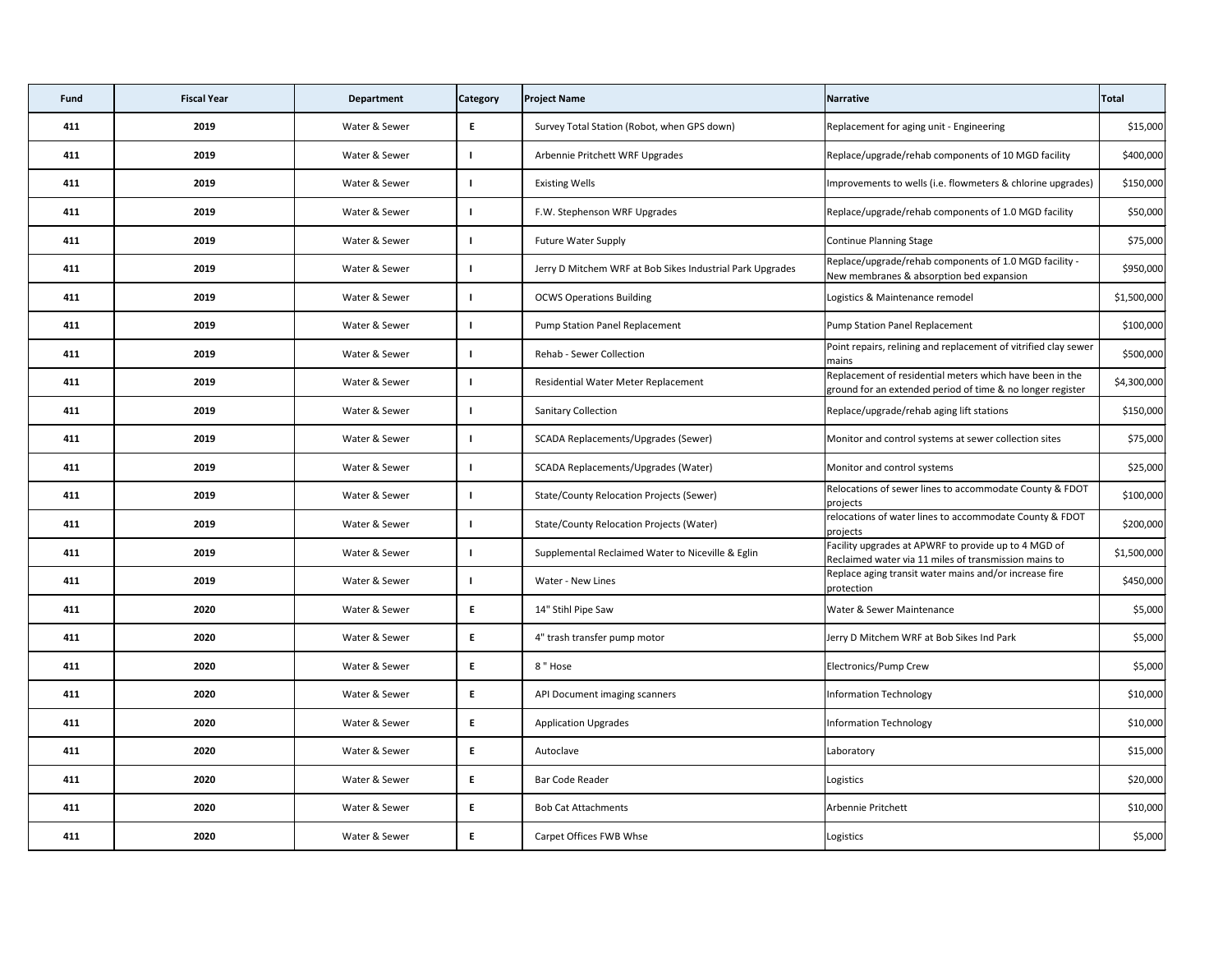| Fund | <b>Fiscal Year</b> | <b>Department</b> | <b>Category</b> | <b>Project Name</b>                         | Narrative                             | Total     |
|------|--------------------|-------------------|-----------------|---------------------------------------------|---------------------------------------|-----------|
| 411  | 2020               | Water & Sewer     | E               | Chemical Bldg. Pole Barn                    | <b>Plant Maintenance</b>              | \$6,000   |
| 411  | 2020               | Water & Sewer     | E               | Dell Storage Array                          | Information Technology                | \$20,000  |
| 411  | 2020               | Water & Sewer     | E               | Dozer                                       | <b>Water &amp; Sewer Construction</b> | \$120,000 |
| 411  | 2020               | Water & Sewer     | E               | Drive Thru - Payment Tube                   | <b>Customer Service</b>               | \$10,000  |
| 411  | 2020               | Water & Sewer     | E               | Dump Truck                                  | <b>Plant Maintenance</b>              | \$100,000 |
| 411  | 2020               | Water & Sewer     | E               | Dump Truck                                  | <b>Water &amp; Sewer Construction</b> | \$100,000 |
| 411  | 2020               | Water & Sewer     | E               | Excavator                                   | <b>Water &amp; Sewer Construction</b> | \$170,000 |
| 411  | 2020               | Water & Sewer     | E               | GPS Base Station/Rover/Controller           | Engineering                           | \$50,000  |
| 411  | 2020               | Water & Sewer     | E               | Office/Computer Furniture - Department Wide | Administration                        | \$15,000  |
| 411  | 2020               | Water & Sewer     | E               | PCs/Laptops                                 | Information Technology                | \$10,000  |
| 411  | 2020               | Water & Sewer     | E               | Pipe Saws                                   | <b>Water &amp; Sewer Construction</b> | \$5,000   |
| 411  | 2020               | Water & Sewer     | E               | Pole Barn                                   | Electronics/Pump Crew                 | \$10,000  |
| 411  | 2020               | Water & Sewer     | $E_{\parallel}$ | Refrig Comp Sampler                         | <b>Russell Stephenson</b>             | \$10,000  |
| 411  | 2020               | Water & Sewer     | E               | Riding Lawnmower                            | Operations Support/ Carpenter Shop    | \$9,000   |
| 411  | 2020               | Water & Sewer     | E.              | <b>SCADA Software</b>                       | System Control and Data Acquisition   | \$10,000  |
| 411  | 2020               | Water & Sewer     | E               | <b>Scissor Lift Warehouse</b>               | Logistics                             | \$15,000  |
| 411  | 2020               | Water & Sewer     | $E_{\parallel}$ | Security Cameras Systems Department wide    | Logistics                             | \$10,000  |
| 411  | 2020               | Water & Sewer     | E               | Sensus VGB with Laptop                      | <b>Water Meters</b>                   | \$20,000  |
| 411  | 2020               | Water & Sewer     | $E_{\perp}$     | Server Life Cycle replacement               | Information Technology                | \$10,000  |
| 411  | 2020               | Water & Sewer     | E               | Server Life Cycle replacement               | System Control and Data Acquisition   | \$80,000  |
| 411  | 2020               | Water & Sewer     | E               | Stihl Demo Saws                             | <b>Water Meters</b>                   | \$5,500   |
| 411  | 2020               | Water & Sewer     | E               | <b>Supply Room Upgrade</b>                  | Logistics                             | \$5,000   |
| 411  | 2020               | Water & Sewer     | E               | Surveying Plotter - Cannon                  | Engineering                           | \$15,000  |
| 411  | 2020               | Water & Sewer     | E               | Tanker/Pump Truck                           | Electronics/Pump Crew                 | \$220,000 |
| 411  | 2020               | Water & Sewer     | E               | <b>Tapmate II Machines</b>                  | Water & Sewer Maintenance             | \$8,000   |
| 411  | 2020               | Water & Sewer     | E               | Vactor Truck (Sewer)                        | <b>Water &amp; Sewer Maintenance</b>  | \$400,000 |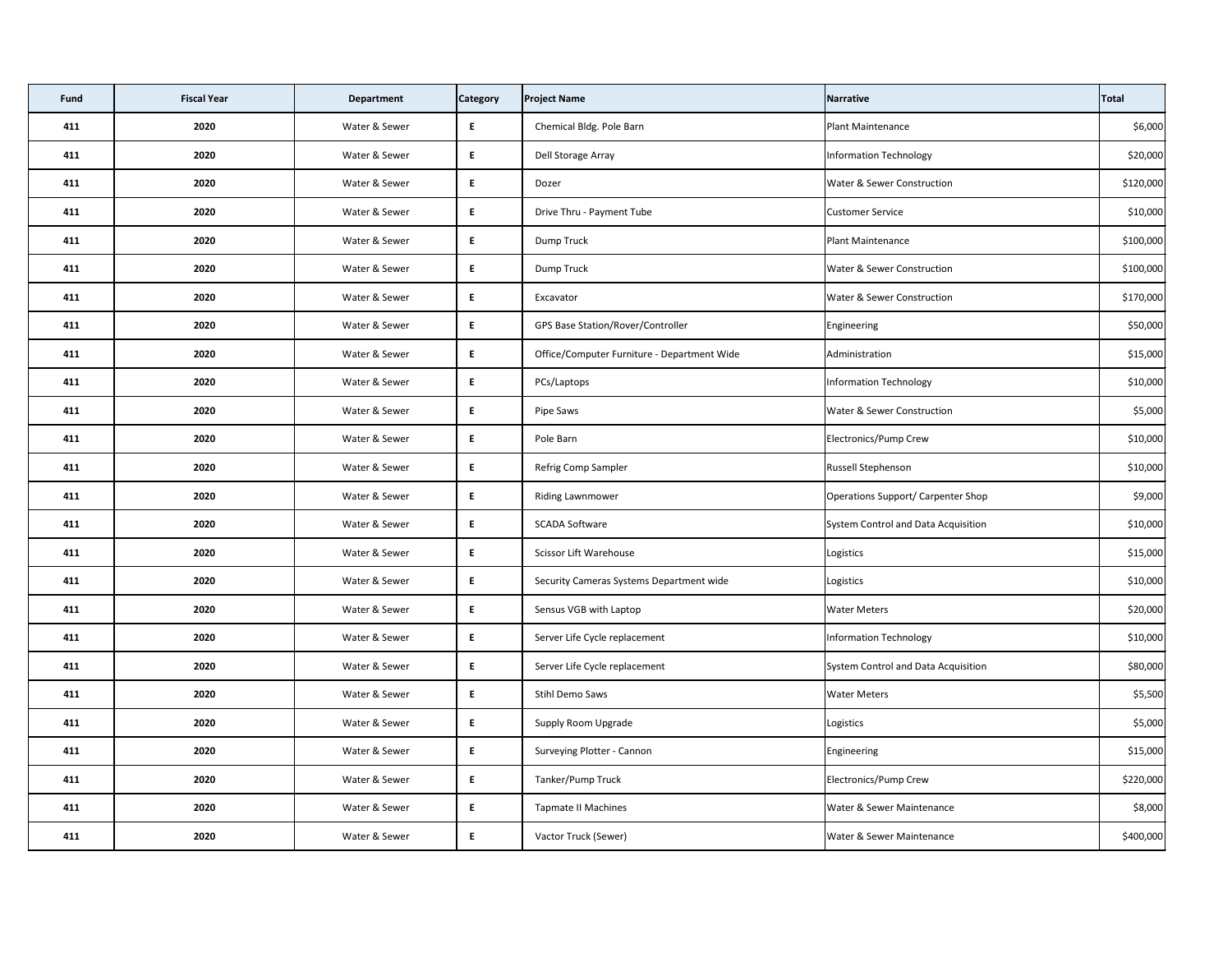| <b>Fund</b> | <b>Fiscal Year</b> | <b>Department</b> | <b>Category</b> | <b>Project Name</b>                                       | Narrative                                                                                                     | Total       |
|-------------|--------------------|-------------------|-----------------|-----------------------------------------------------------|---------------------------------------------------------------------------------------------------------------|-------------|
| 411         | 2020               | Water & Sewer     | E.              | Vehicles                                                  | Logistics                                                                                                     | \$385,000   |
| 411         | 2020               | Water & Sewer     | E               | VM ware                                                   | Information Technology                                                                                        | \$25,000    |
| 411         | 2020               | Water & Sewer     |                 | Arbennie Pritchett WRF Upgrades                           | Replace/upgrade/rehab components of 10 MGD facility                                                           | \$50,000    |
| 411         | 2020               | Water & Sewer     |                 | CIP Lift Station & Force Main Upgrade                     | CIP Lift Station & Force Main Upgrade                                                                         | \$150,000   |
| 411         | 2020               | Water & Sewer     |                 | <b>Existing Wells</b>                                     | Improvements to wells (i.e. flowmeters & chlorine upgrades)                                                   | \$150,000   |
| 411         | 2020               | Water & Sewer     |                 | F.W. Stephenson WRF Upgrades                              | Replace/upgrade/rehab components of 1.0 MGD facility                                                          | \$50,000    |
| 411         | 2020               | Water & Sewer     |                 | <b>Future Water Supply</b>                                | Continue Planning Stage - Evaluate options to implement new<br>strategy                                       | \$75,000    |
| 411         | 2020               | Water & Sewer     |                 | Jerry D Mitchem WRF at Bob Sikes Industrial Park Upgrades | Replace/upgrade/rehab components of 1.0 MGD facility -<br><b>Bed Expansion</b>                                | \$800,000   |
| 411         | 2020               | Water & Sewer     |                 | <b>OCWS Operations Building</b>                           | Logistics & Maintenance remodel                                                                               | \$200,000   |
| 411         | 2020               | Water & Sewer     |                 | <b>Pump Station Panel Replacement</b>                     | <b>Replace Pump Station Panels</b>                                                                            | \$100,000   |
| 411         | 2020               | Water & Sewer     |                 | <b>Rehab - Sewer Collection</b>                           | Point repairs, relining and replacement of vitrified clay sewer<br>mains                                      | \$500,000   |
| 411         | 2020               | Water & Sewer     |                 | <b>Sanitary Collection</b>                                | Install miscellaneous new collection systems, replace<br>upgrade lift stations                                | \$150,000   |
| 411         | 2020               | Water & Sewer     |                 | SCADA Replacements/Upgrades -Sewer                        | Monitor and control systems at sewer collection sites                                                         | \$75,000    |
| 411         | 2020               | Water & Sewer     |                 | SCADA Replacements/Upgrades - Water                       | Monitor and control water systems                                                                             | \$25,000    |
| 411         | 2020               | Water & Sewer     |                 | State/County Relo Projects-Sewer                          | Relocations of sewer lines to accommodate County & FDOT<br>projects                                           | \$100,000   |
| 411         | 2020               | Water & Sewer     |                 | State/County Relo projects-water                          | relocations of water lines to accommodate County & FDOT<br>projects                                           | \$200,000   |
| 411         | 2020               | Water & Sewer     |                 | Supplemental Reclaimed Water to Niceville & Eglin         | Facility upgrades at APWRF to provide up to 4 MGD of<br>Reclaimed water via 11 miles of transmission mains to | \$1,000,000 |
| 411         | 2020               | Water & Sewer     |                 | Water - New Lines                                         | Replace aging transit water mains and/or increase fire<br>protection                                          | \$450,000   |
| 411         | 2021               | Water & Sewer     | E               | 100KW Portable Generator                                  | Electronics/Pump Crew                                                                                         | \$100,000   |
| 411         | 2021               | Water & Sewer     | E               | 6" Trailer mounted pump                                   | Electronics/Pump Crew                                                                                         | \$75,000    |
| 411         | 2021               | Water & Sewer     | E               | 8' Trailer                                                | <b>Plant Maintenance</b>                                                                                      | \$10,000    |
| 411         | 2021               | Water & Sewer     | E               | <b>Analytical Balance</b>                                 | Laboratory                                                                                                    | \$5,000     |
| 411         | 2021               | Water & Sewer     | E               | <b>API Imaging Optispool</b>                              | Information Technology                                                                                        | \$5,000     |
| 411         | 2021               | Water & Sewer     | E.              | <b>Application Upgrades</b>                               | Information Technology                                                                                        | \$10,000    |
| 411         | 2021               | Water & Sewer     | E               | Bar Code Reader (Handheld)                                | Logistics                                                                                                     | \$10,000    |
| 411         | 2021               | Water & Sewer     | E.              | <b>Bob Cat</b>                                            | <b>Water &amp; Sewer Construction</b>                                                                         | \$80,000    |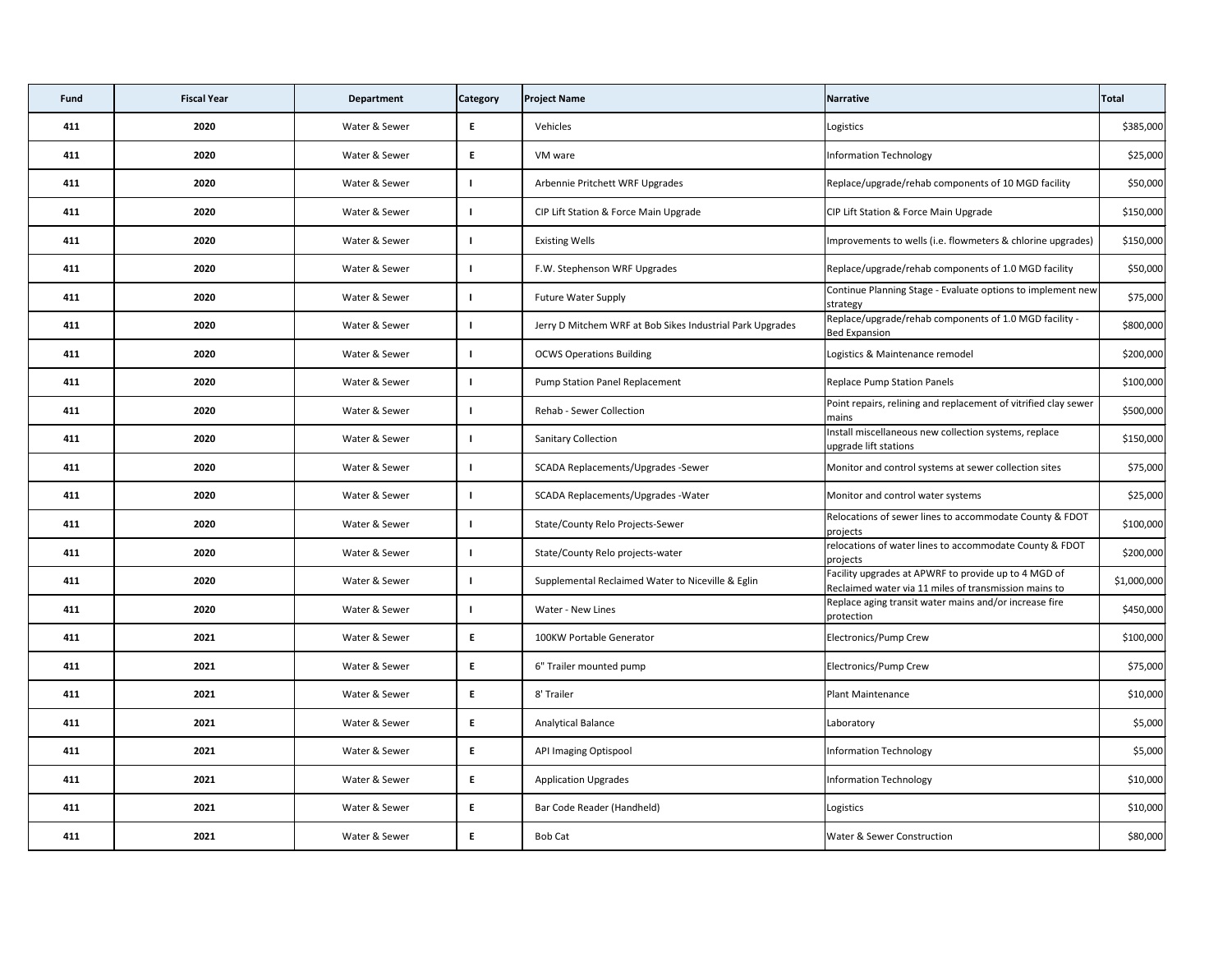| Fund | <b>Fiscal Year</b> | <b>Department</b> | <b>Category</b> | <b>Project Name</b>                         | Narrative                                 | Total     |
|------|--------------------|-------------------|-----------------|---------------------------------------------|-------------------------------------------|-----------|
| 411  | 2021               | Water & Sewer     | E               | Boring Machine for Fiber Crew               | Water & Sewer Maintenance                 | \$200,000 |
| 411  | 2021               | Water & Sewer     | E.              | Central Backup                              | <b>Information Technology</b>             | \$18,000  |
| 411  | 2021               | Water & Sewer     | E               | Drying Oven                                 | Laboratory                                | \$6,000   |
| 411  | 2021               | Water & Sewer     | E.              | Dump Trailer                                | Water & Sewer Maintenance                 | \$10,000  |
| 411  | 2021               | Water & Sewer     | E               | Engineering Plotter (KIP)                   | Engineering                               | \$15,000  |
| 411  | 2021               | Water & Sewer     | E               | <b>Ground Penetrating Radar</b>             | <b>Water &amp; Sewer Maintenance</b>      | \$70,000  |
| 411  | 2021               | Water & Sewer     | E               | Hot Water Pressure Washer                   | Arbennie Pritchett                        | \$5,000   |
| 411  | 2021               | Water & Sewer     | E               | <b>Meter Reading Software/Programing</b>    | Information Technology                    | \$5,000   |
| 411  | 2021               | Water & Sewer     | E.              | Microsoft Office                            | <b>Information Technology</b>             | \$8,000   |
| 411  | 2021               | Water & Sewer     | E               | Mid Compact Excavator                       | <b>Water &amp; Sewer Construction</b>     | \$80,000  |
| 411  | 2021               | Water & Sewer     | E               | Mid Compact Excavator                       | Water & Sewer Maintenance                 | \$70,000  |
| 411  | 2021               | Water & Sewer     | E               | Office/Computer Furniture - Department Wide | Administration                            | \$5,000   |
| 411  | 2021               | Water & Sewer     | E               | PCs/Laptops                                 | Information Technology                    | \$10,000  |
| 411  | 2021               | Water & Sewer     | E               | Pipe Plug "-12"/4"/6"/12"-18"/15"-30"       | Electronics/Pump Crew                     | \$5,000   |
| 411  | 2021               | Water & Sewer     | E.              | Pipe Saws                                   | <b>Water &amp; Sewer Construction</b>     | \$5,000   |
| 411  | 2021               | Water & Sewer     | E.              | Portable Blower                             | Electronics/Pump Crew                     | \$5,000   |
| 411  | 2021               | Water & Sewer     | E               | Refr. Auto Sampler (2((INF & EFF)           | Jerry D Mitchem WRF at Bob Sikes Ind Park | \$5,000   |
| 411  | 2021               | Water & Sewer     | E               | Refrig Comp Sampler                         | <b>Russell Stephenson</b>                 | \$6,000   |
| 411  | 2021               | Water & Sewer     | E               | Replace/Upgrade Barcode Hardware (Server)'  | Logistics                                 | \$25,000  |
| 411  | 2021               | Water & Sewer     | E               | Roller Packer                               | Water & Sewer Maintenance                 | \$10,000  |
| 411  | 2021               | Water & Sewer     | E               | Root Cutting Unit                           | Water & Sewer Maintenance                 | \$10,000  |
| 411  | 2021               | Water & Sewer     | E               | <b>Sampling Pump (Field)</b>                | Laboratory                                | \$5,000   |
| 411  | 2021               | Water & Sewer     | E               | <b>SCADA Equipment</b>                      | System Control and Data Acquisition       | \$10,000  |
| 411  | 2021               | Water & Sewer     | E               | <b>SCADA Software</b>                       | System Control and Data Acquisition       | \$10,000  |
| 411  | 2021               | Water & Sewer     | E               | Security Cameras Systems Department wide    | Logistics                                 | \$10,000  |
| 411  | 2021               | Water & Sewer     | E               | Selectron IVR upgrades & additions          | <b>Information Technology</b>             | \$25,000  |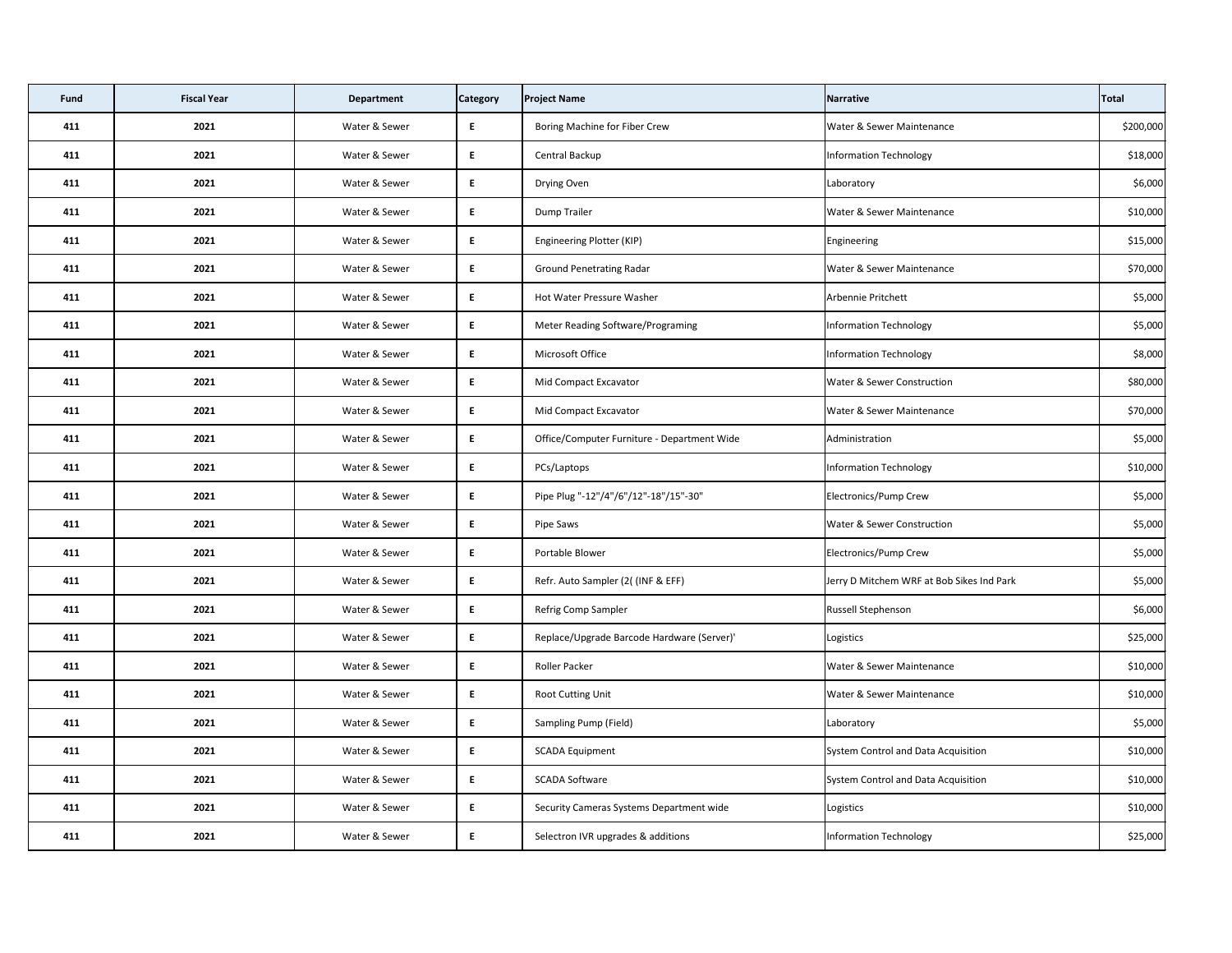| <b>Fund</b> | <b>Fiscal Year</b> | <b>Department</b> | <b>Category</b> | <b>Project Name</b>                                       | Narrative                                                                       | Total       |
|-------------|--------------------|-------------------|-----------------|-----------------------------------------------------------|---------------------------------------------------------------------------------|-------------|
| 411         | 2021               | Water & Sewer     | E               | Server Life Cycle replacement                             | <b>Information Technology</b>                                                   | \$10,000    |
| 411         | 2021               | Water & Sewer     | E               | Sewer Service Camera                                      | Water & Sewer Maintenance                                                       | \$10,000    |
| 411         | 2021               | Water & Sewer     | E               | <b>Transport Trailer</b>                                  | <b>Water &amp; Sewer Construction</b>                                           | \$100,000   |
| 411         | 2021               | Water & Sewer     | E               | Vehicles                                                  | Logistics                                                                       | \$535,000   |
| 411         | 2021               | Water & Sewer     |                 | Arbennie Pritchett WRF Upgrades                           | Replace/upgrade/rehab components of 10 MGD facility                             | \$200,000   |
| 411         | 2021               | Water & Sewer     |                 | Bob Sikes Blvd. 36 " Force Main                           | Replace two 20" uncoated effluent mains that are utilized for<br>raw wastewater | \$250,000   |
| 411         | 2021               | Water & Sewer     |                 | CIP Lift Station & Force Main Upgrade                     | CIP Lift Station & Force Main Upgrade                                           | \$750,000   |
| 411         | 2021               | Water & Sewer     |                 | Estimated ongoing capital needs                           |                                                                                 | \$2,000,000 |
| 411         | 2021               | Water & Sewer     |                 | <b>Existing Wells</b>                                     | Improvements to wells (i.e. flowmeters & chlorine upgrades)                     | \$150,000   |
| 411         | 2021               | Water & Sewer     |                 | F.W. Stephenson WRF Upgrades                              | Replace/upgrade/rehab components of 1.0 MGD facility                            | \$50,000    |
| 411         | 2021               | Water & Sewer     |                 | <b>Future Water Supply</b>                                | Continue Planning Stage - Evaluate options to implement new<br>strategy         | \$75,000    |
| 411         | 2021               | Water & Sewer     |                 | Jerry D Mitchem WRF at Bob Sikes Industrial Park Upgrades | Replace/upgrade/rehab components of 1.0 MGD facility                            | \$50,000    |
| 411         | 2021               | Water & Sewer     |                 | <b>OCWS Operations Building</b>                           | Logistics & Maintenance remodel                                                 | \$200,000   |
| 411         | 2021               | Water & Sewer     |                 | <b>Pump Station Panel Replacement</b>                     | Pump Station Panel Replacement                                                  | \$100,000   |
| 411         | 2021               | Water & Sewer     |                 | Rehab - Sewer Collection                                  | Point repairs, relining and replacement of vitrified clay sewer<br>mains        | \$500,000   |
| 411         | 2021               | Water & Sewer     |                 | <b>Sanitary Collection</b>                                | Replace/upgrade/rehab aging lift stations                                       | \$150,000   |
| 411         | 2021               | Water & Sewer     |                 | SCADA Replacements/Upgrades (Sewer)                       | Monitor and control systems                                                     | \$75,000    |
| 411         | 2021               | Water & Sewer     |                 | <b>SCADA Replacements/Upgrades (Water)</b>                | Monitor and control systems                                                     | \$25,000    |
| 411         | 2021               | Water & Sewer     |                 | <b>State/County Relocation Projects (Sewer)</b>           | Relocations of sewer lines to accommodate County & FDOT<br>projects             | \$100,000   |
| 411         | 2021               | Water & Sewer     |                 | <b>State/County Relocation Projects (Water)</b>           | relocations of water lines to accommodate County & FDOT<br>projects             | \$200,000   |
| 411         | 2021               | Water & Sewer     |                 | Water - New Lines                                         | Replace aging transit water mains and/or increase fire<br>protection            | \$450,000   |
| 411         | 2022               | Water & Sewer     | E               | 14" Stihl Pipe Saw                                        | <b>Water &amp; Sewer Maintenance</b>                                            | \$5,000     |
| 411         | 2022               | Water & Sewer     | E               | 175 KW portable generator                                 | Electronics/Pump Crew                                                           | \$75,000    |
| 411         | 2022               | Water & Sewer     | E               | 80 KW portable generator                                  | Electronics/Pump Crew                                                           | \$45,000    |
| 411         | 2022               | Water & Sewer     | E               | API Document imaging scanners                             | <b>Information Technology</b>                                                   | \$5,000     |
| 411         | 2022               | Water & Sewer     | E.              | <b>Application Upgrades</b>                               | <b>Information Technology</b>                                                   | \$10,000    |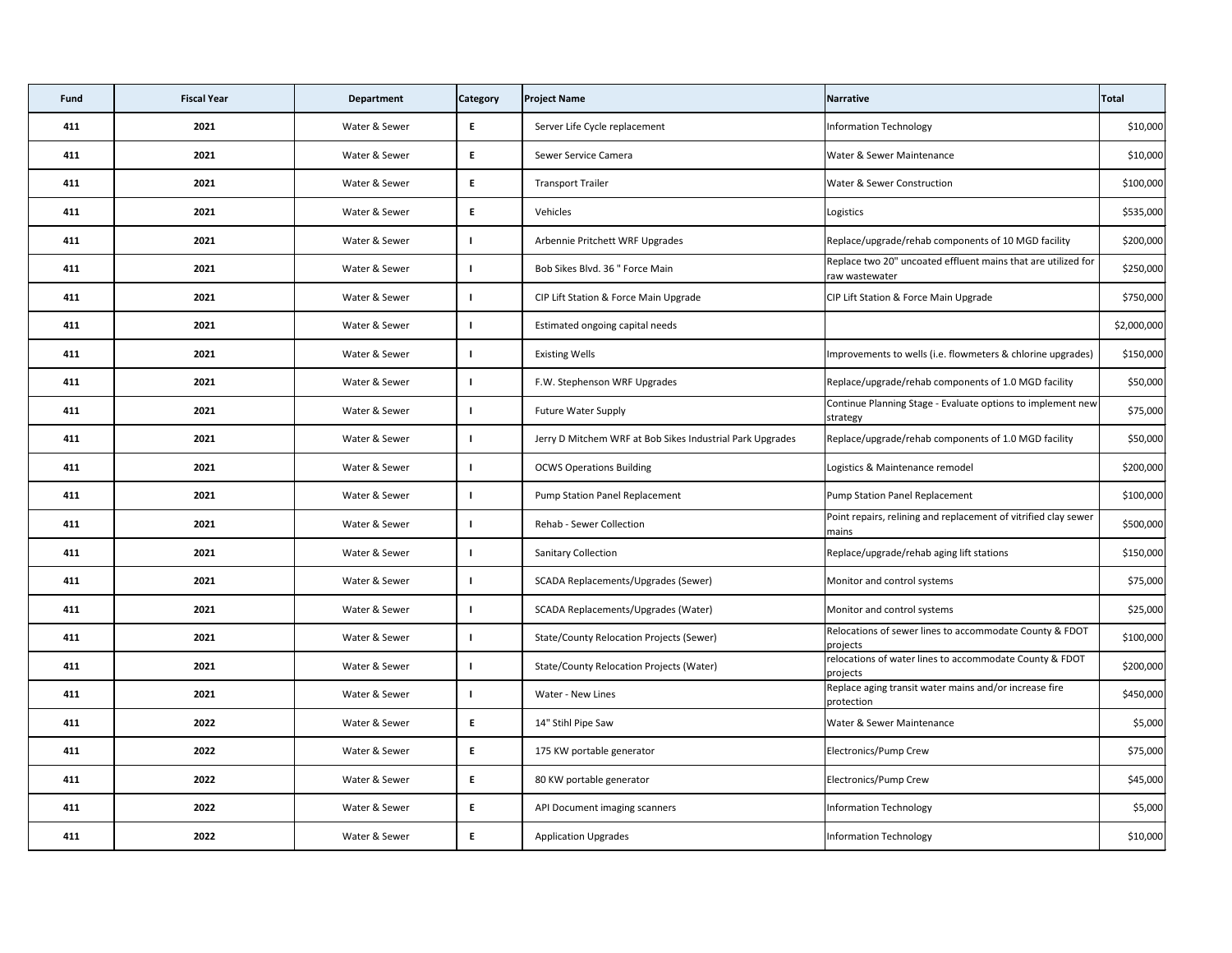| Fund | <b>Fiscal Year</b> | <b>Department</b> | <b>Category</b> | <b>Project Name</b>                         | Narrative                                 | Total     |
|------|--------------------|-------------------|-----------------|---------------------------------------------|-------------------------------------------|-----------|
| 411  | 2022               | Water & Sewer     | E               | <b>BOD Incubator</b>                        | Laboratory                                | \$5,000   |
| 411  | 2022               | Water & Sewer     | E               | Copier                                      | Information Technology                    | \$10,000  |
| 411  | 2022               | Water & Sewer     | E               | Copy Machine (replace outdated)             | Logistics                                 | \$10,000  |
| 411  | 2022               | Water & Sewer     | E               | Credit card machines                        | Information Technology                    | \$10,000  |
| 411  | 2022               | Water & Sewer     | E               | Creditron HDW Upgrade                       | Information Technology                    | \$10,000  |
| 411  | 2022               | Water & Sewer     | E               | Disaster recovery/Hot swappable S/W         | System Control and Data Acquisition       | \$10,000  |
| 411  | 2022               | Water & Sewer     | E               | Dual axle trailer 16'                       | Electronics/Pump Crew                     | \$10,000  |
| 411  | 2022               | Water & Sewer     | E               | Dump Truck                                  | <b>Water &amp; Sewer Construction</b>     | \$100,000 |
| 411  | 2022               | Water & Sewer     | E               | Jet Vacuum                                  | <b>Water &amp; Sewer Maintenance</b>      | \$75,000  |
| 411  | 2022               | Water & Sewer     | E               | Loader                                      | <b>Water &amp; Sewer Construction</b>     | \$180,000 |
| 411  | 2022               | Water & Sewer     | E               | <b>Material Handling Equipment</b>          | Logistics                                 | \$5,000   |
| 411  | 2022               | Water & Sewer     | E               | <b>Mercury Analyzer</b>                     | Laboratory                                | \$12,000  |
| 411  | 2022               | Water & Sewer     | E               | Mini Compact Excavator                      | <b>Water &amp; Sewer Maintenance</b>      | \$60,000  |
| 411  | 2022               | Water & Sewer     | E               | Office/Computer Furniture - Department Wide | Administration                            | \$6,000   |
| 411  | 2022               | Water & Sewer     | E.              | PCs/Laptops                                 | Information Technology                    | \$10,000  |
| 411  | 2022               | Water & Sewer     | E               | PH/Temp Analyzer & sensor                   | Jerry D Mitchem WRF at Bob Sikes Ind Park | \$5,000   |
| 411  | 2022               | Water & Sewer     | $E_{\parallel}$ | Pipe Saws                                   | <b>Water &amp; Sewer Construction</b>     | \$5,000   |
| 411  | 2022               | Water & Sewer     | E               | Pole Barn for material                      | Logistics                                 | \$10,000  |
| 411  | 2022               | Water & Sewer     | $E_{\perp}$     | Refr. Comp Sampler                          | <b>Russell Stephenson</b>                 | \$6,000   |
| 411  | 2022               | Water & Sewer     | E               | Saws all / Saw Blades                       | Electronics/Pump Crew                     | \$5,000   |
| 411  | 2022               | Water & Sewer     | E               | <b>SCADA Equipment</b>                      | System Control and Data Acquisition       | \$10,000  |
| 411  | 2022               | Water & Sewer     | E               | Security Cameras Systems Department wide    | Logistics                                 | \$10,000  |
| 411  | 2022               | Water & Sewer     | E               | Self Contained Breathing Apparatus          | <b>Water Operations</b>                   | \$5,000   |
| 411  | 2022               | Water & Sewer     | E               | Server Life Cycle replacement               | Information Technology                    | \$20,000  |
| 411  | 2022               | Water & Sewer     | E               | Sewer Service Camera                        | Engineering                               | \$15,000  |
| 411  | 2022               | Water & Sewer     | E               | Sewer Service Camera                        | <b>Water &amp; Sewer Maintenance</b>      | \$30,000  |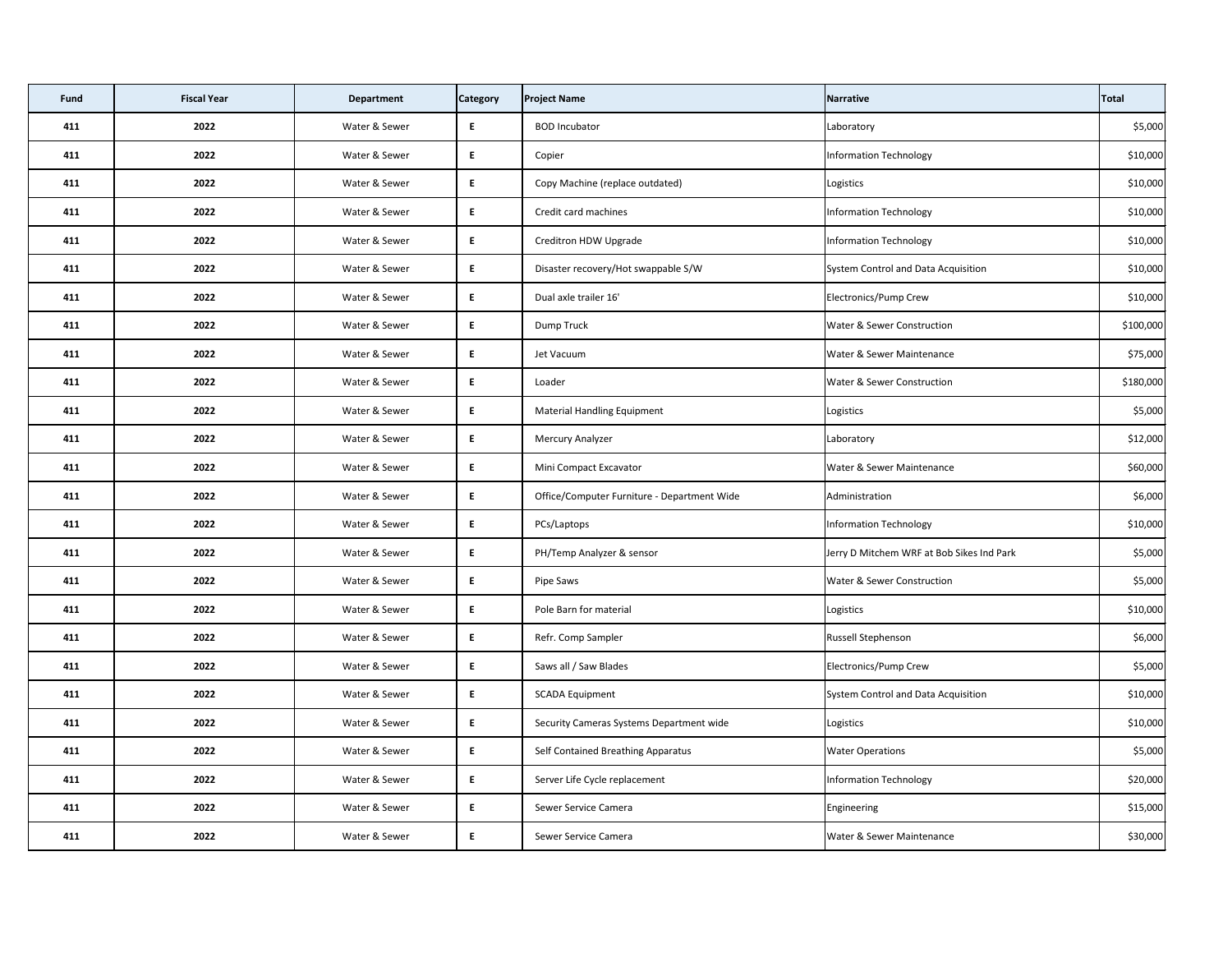| <b>Fund</b> | <b>Fiscal Year</b> | <b>Department</b> | <b>Category</b> | <b>Project Name</b>                                       | Narrative                                                                       | Total       |
|-------------|--------------------|-------------------|-----------------|-----------------------------------------------------------|---------------------------------------------------------------------------------|-------------|
| 411         | 2022               | Water & Sewer     | E.              | <b>Skid Steer</b>                                         | <b>Water &amp; Sewer Maintenance</b>                                            | \$100,000   |
| 411         | 2022               | Water & Sewer     | E               | Tanker/Pump Truck                                         | <b>Plant Maintenance</b>                                                        | \$200,000   |
| 411         | 2022               | Water & Sewer     | E.              | <b>Tapmate II Machines</b>                                | Water & Sewer Maintenance                                                       | \$8,000     |
| 411         | 2022               | Water & Sewer     | E.              | Trailer mounted air compressor                            | <b>Water &amp; Sewer Maintenance</b>                                            | \$25,000    |
| 411         | 2022               | Water & Sewer     | E.              | Valve Exerciser                                           | Arbennie Pritchett                                                              | \$5,000     |
| 411         | 2022               | Water & Sewer     | E               | Vehicles                                                  | Logistics                                                                       | \$485,000   |
| 411         | 2022               | Water & Sewer     | E               | Vibratory Roller/Compactor                                | <b>Water &amp; Sewer Construction</b>                                           | \$30,000    |
| 411         | 2022               | Water & Sewer     |                 | Arbennie Pritchett WRF Upgrades                           | Replace/upgrade/rehab components of 10 MGD facility                             | \$50,000    |
| 411         | 2022               | Water & Sewer     |                 | Bob Sikes Blvd. 36 " Force Main                           | Replace two 20" uncoated effluent mains that are utilized for<br>raw wastewater | \$2,250,000 |
| 411         | 2022               | Water & Sewer     |                 | Estimated ongoing capital needs                           |                                                                                 | \$3,000,000 |
| 411         | 2022               | Water & Sewer     |                 | <b>Existing Wells</b>                                     | Improvements to wells (i.e. flowmeters & chlorine upgrades)                     | \$150,000   |
| 411         | 2022               | Water & Sewer     |                 | F.W. Stephenson WRF Upgrades                              | Replace/upgrade/rehab components of 1.0 MGD facility                            | \$50,000    |
| 411         | 2022               | Water & Sewer     |                 | <b>Future Water Supply</b>                                | Continue Planning Stage - Evaluate options to implement new<br>strategy         | \$75,000    |
| 411         | 2022               | Water & Sewer     |                 | Jerry D Mitchem WRF at Bob Sikes Industrial Park Upgrades | Replace/upgrade/rehab components of 1.0 MGD facility                            | \$500,000   |
| 411         | 2022               | Water & Sewer     |                 | Pump Station Panel Replacement                            | Pump Station Panel Replacement                                                  | \$100,000   |
| 411         | 2022               | Water & Sewer     |                 | <b>Rehab - Sewer Collection</b>                           | Point repairs, relining and replacement of vitrified clay sewer<br>mains        | \$500,000   |
| 411         | 2022               | Water & Sewer     |                 | <b>Sanitary Collection</b>                                | Replace/upgrade/rehab aging lift stations                                       | \$150,000   |
| 411         | 2022               | Water & Sewer     |                 | SCADA Replacements/Upgrades (Sewer)                       | Monitor and control systems                                                     | \$75,000    |
| 411         | 2022               | Water & Sewer     |                 | SCADA Replacements/Upgrades (Water)                       | Monitor and control systems                                                     | \$25,000    |
| 411         | 2022               | Water & Sewer     |                 | <b>State/County Relocation Projects (Sewer)</b>           | Relocations of sewer lines to accommodate County & FDOT<br>projects             | \$100,000   |
| 411         | 2022               | Water & Sewer     |                 | <b>State/County Relocation Projects (Water)</b>           | relocations of water lines to accommodate County & FDOT<br>projects             | \$200,000   |
| 411         | 2022               | Water & Sewer     |                 | Water - New Lines                                         | Replace aging transit water mains and/or increase fire<br>protection            | \$450,000   |
| 411         | 2023               | Water & Sewer     | E.              | 6" Hose                                                   | Electronics/Pump Crew                                                           | \$5,000     |
| 411         | 2023               | Water & Sewer     | E               | 6" Trailer mounted pump                                   | Electronics/Pump Crew                                                           | \$75,000    |
| 411         | 2023               | Water & Sewer     | E               | 80 KW portable generator                                  | Electronics/Pump Crew                                                           | \$90,000    |
| 411         | 2023               | Water & Sewer     | E               | <b>Application Upgrades</b>                               | Information Technology                                                          | \$10,000    |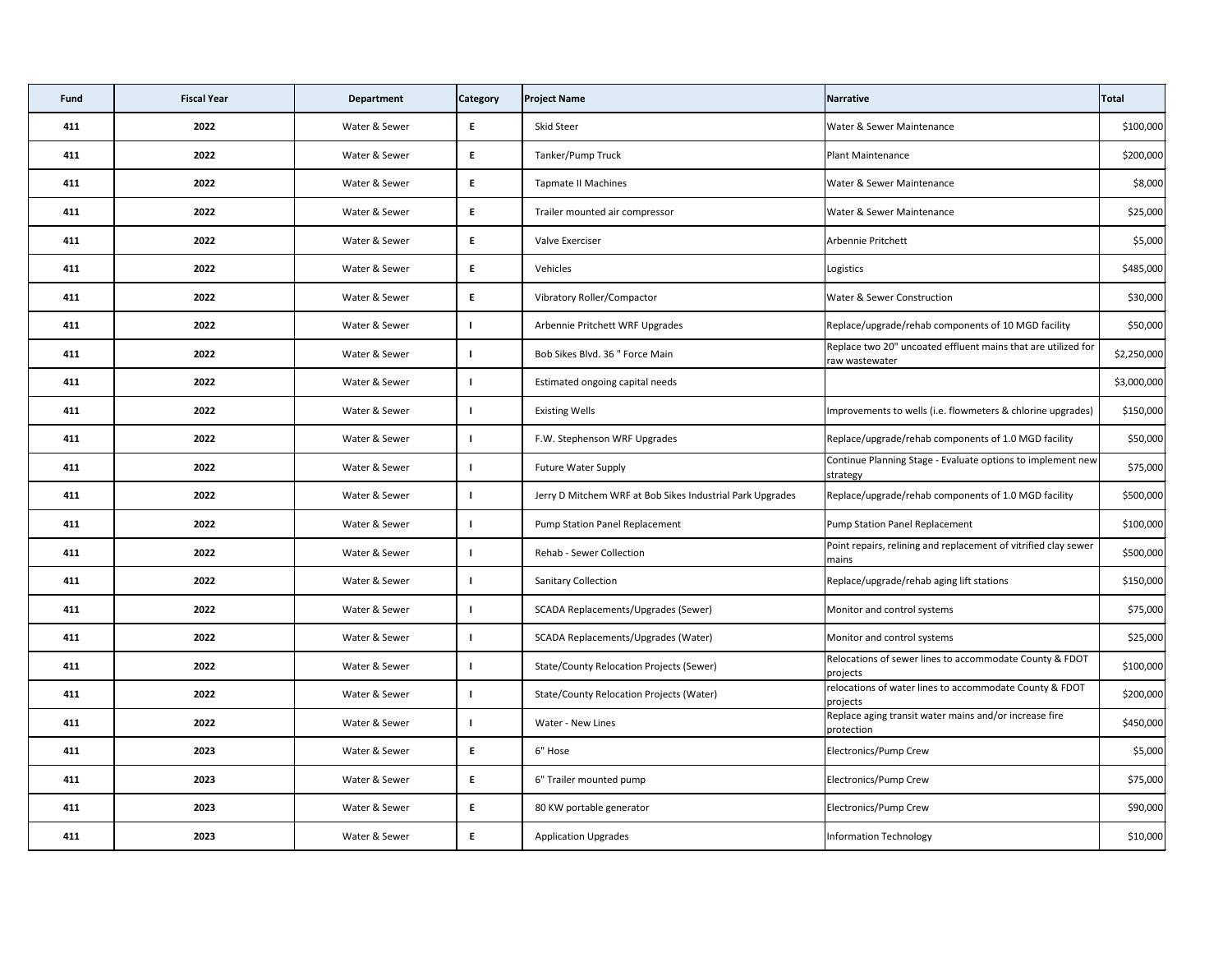| Fund | <b>Fiscal Year</b> | <b>Department</b> | <b>Category</b> | <b>Project Name</b>                         | Narrative                             | Total     |
|------|--------------------|-------------------|-----------------|---------------------------------------------|---------------------------------------|-----------|
| 411  | 2023               | Water & Sewer     | E               | <b>Auto Refrigerated Samples</b>            | Arbennie Pritchett                    | \$16,000  |
| 411  | 2023               | Water & Sewer     | E               | Bar Code Reader (Handheld)                  | Logistics                             | \$10,000  |
| 411  | 2023               | Water & Sewer     | E               | <b>Bio Solids Truck Tractor</b>             | Plant Maintenance                     | \$150,000 |
| 411  | 2023               | Water & Sewer     | E.              | <b>Bob Cat Attachments</b>                  | <b>Water &amp; Sewer Construction</b> | \$50,000  |
| 411  | 2023               | Water & Sewer     | E               | Central Backup                              | Information Technology                | \$18,000  |
| 411  | 2023               | Water & Sewer     | E               | Copier                                      | <b>Customer Service</b>               | \$8,000   |
| 411  | 2023               | Water & Sewer     | E               | Digestion Block for TKN                     | Laboratory                            | \$10,000  |
| 411  | 2023               | Water & Sewer     | E               | Disaster recovery/Hot swappable S/W         | System Control and Data Acquisition   | \$60,000  |
| 411  | 2023               | Water & Sewer     | E               | Dual axle trailer 16'                       | <b>Water &amp; Sewer Maintenance</b>  | \$20,000  |
| 411  | 2023               | Water & Sewer     | E.              | Dump Trailer                                | <b>Water &amp; Sewer Maintenance</b>  | \$10,000  |
| 411  | 2023               | Water & Sewer     | E               | Equipment for new warehouse                 | Logistics                             | \$5,000   |
| 411  | 2023               | Water & Sewer     | E               | Farm Tractor                                | <b>Water &amp; Sewer Construction</b> | \$60,000  |
| 411  | 2023               | Water & Sewer     | E               | Laptops for Radio Read Meter Maint          | <b>Water Meters</b>                   | \$10,000  |
| 411  | 2023               | Water & Sewer     | E               | Lighting Equipment                          | Water & Sewer Maintenance             | \$20,000  |
| 411  | 2023               | Water & Sewer     | E.              | <b>Material Handling Equipment</b>          | Logistics                             | \$5,000   |
| 411  | 2023               | Water & Sewer     | E               | Microsoft Office                            | Information Technology                | \$8,000   |
| 411  | 2023               | Water & Sewer     | E               | Mid Compact Excavator                       | Water & Sewer Maintenance             | \$70,000  |
| 411  | 2023               | Water & Sewer     | E               | Office/Computer Furniture - Department Wide | Administration                        | \$6,000   |
| 411  | 2023               | Water & Sewer     | E               | PCs/Laptops                                 | Information Technology                | \$10,000  |
| 411  | 2023               | Water & Sewer     | E               | Pipe Laser                                  | <b>Water &amp; Sewer Construction</b> | \$10,000  |
| 411  | 2023               | Water & Sewer     | E.              | Pipe Truck                                  | <b>Water &amp; Sewer Construction</b> | \$100,000 |
| 411  | 2023               | Water & Sewer     | E               | replace roll up doors                       | Logistics                             | \$10,000  |
| 411  | 2023               | Water & Sewer     | E               | <b>Root Cutting Unit</b>                    | Water & Sewer Maintenance             | \$10,000  |
| 411  | 2023               | Water & Sewer     | E               | <b>SCADA Software</b>                       | System Control and Data Acquisition   | \$10,000  |
| 411  | 2023               | Water & Sewer     | E               | Security Cameras Systems Department wide    | Logistics                             | \$10,000  |
| 411  | 2023               | Water & Sewer     | E.              | Server Life Cycle replacement               | Information Technology                | \$10,000  |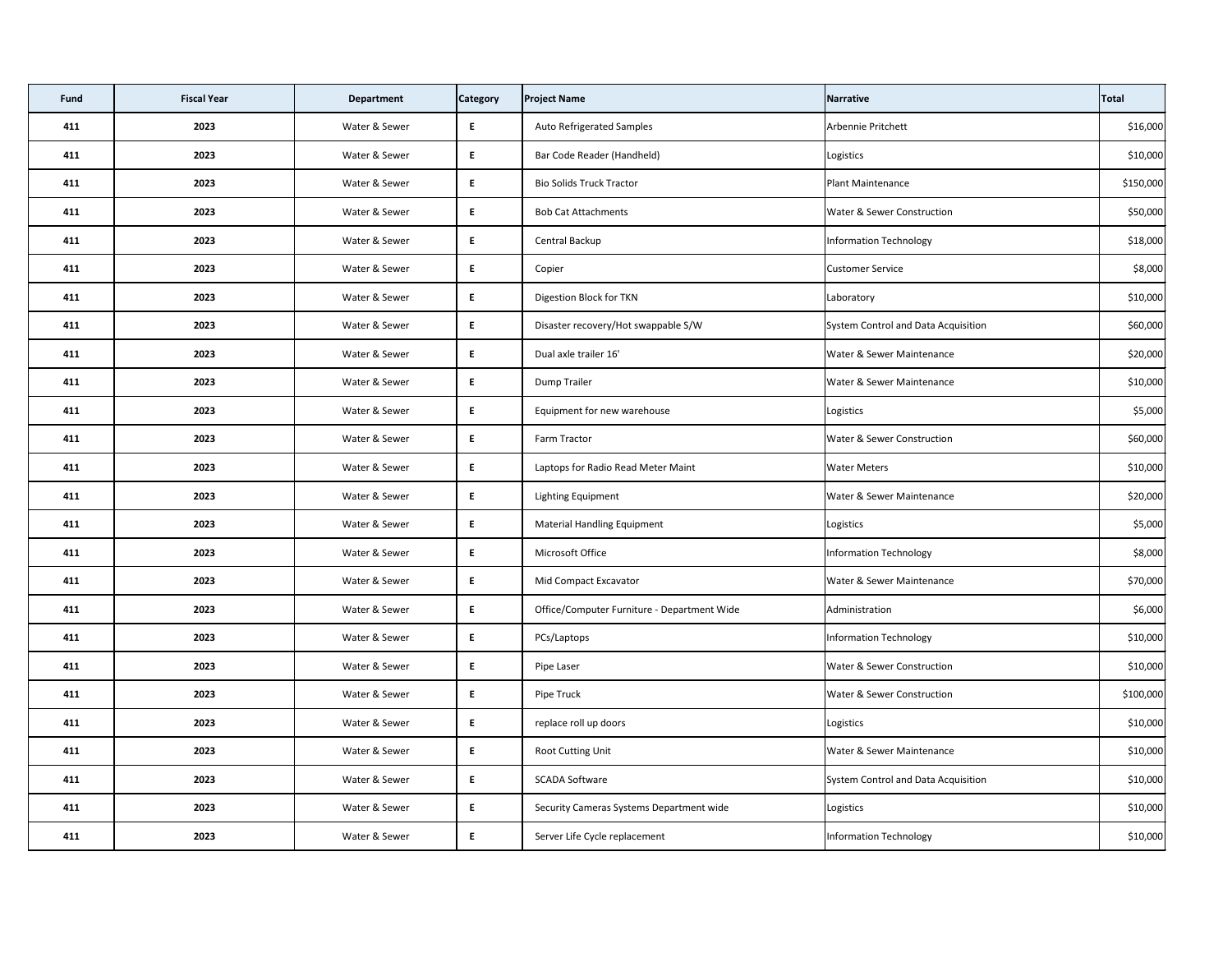| <b>Fund</b> | <b>Fiscal Year</b> | <b>Department</b> | <b>Category</b> | <b>Project Name</b>                                       | Narrative                                                                | Total       |
|-------------|--------------------|-------------------|-----------------|-----------------------------------------------------------|--------------------------------------------------------------------------|-------------|
| 411         | 2023               | Water & Sewer     | E               | Shelving for Supply room                                  | Logistics                                                                | \$10,000    |
| 411         | 2023               | Water & Sewer     | E               | <b>Small Dump Truck</b>                                   | <b>Water &amp; Sewer Maintenance</b>                                     | \$50,000    |
| 411         | 2023               | Water & Sewer     | E.              | Still for TKN                                             | Laboratory                                                               | \$10,000    |
| 411         | 2023               | Water & Sewer     | E               | <b>Storage Bins for inventory</b>                         | Logistics                                                                | \$5,000     |
| 411         | 2023               | Water & Sewer     | E               | <b>Storage Building</b>                                   | Jerry D Mitchem WRF at Bob Sikes Ind Park                                | \$10,000    |
| 411         | 2023               | Water & Sewer     | E               | <b>Storage Building</b>                                   | <b>Russell Stephenson</b>                                                | \$12,000    |
| 411         | 2023               | Water & Sewer     | E               | Surveying Color Copier (Sharp)                            | Engineering                                                              | \$10,000    |
| 411         | 2023               | Water & Sewer     | E               | <b>Taping Machine</b>                                     | <b>Water &amp; Sewer Construction</b>                                    | \$20,000    |
| 411         | 2023               | Water & Sewer     | E               | Trailer                                                   | <b>Water &amp; Sewer Construction</b>                                    | \$10,000    |
| 411         | 2023               | Water & Sewer     | E               | <b>Trailer Mounted Sewer Jet Rodder</b>                   | Water & Sewer Maintenance                                                | \$40,000    |
| 411         | 2023               | Water & Sewer     | E               | <b>Trench Box</b>                                         | <b>Water &amp; Sewer Construction</b>                                    | \$30,000    |
| 411         | 2023               | Water & Sewer     | E               | Vehicles                                                  | Logistics                                                                | \$410,000   |
| 411         | 2023               | Water & Sewer     | E               | Work Bench                                                | Logistics                                                                | \$20,000    |
| 411         | 2023               | Water & Sewer     |                 | Arbennie Pritchett WRF Upgrades                           | Replace/upgrade/rehab components of 10 MGD facility                      | \$50,000    |
| 411         | 2023               | Water & Sewer     |                 | Estimated ongoing capital needs                           |                                                                          | \$1,250,000 |
| 411         | 2023               | Water & Sewer     |                 | <b>Existing Wells</b>                                     | Improvements to wells (i.e. flowmeters & chlorine upgrades)              | \$150,000   |
| 411         | 2023               | Water & Sewer     |                 | F.W. Stephenson WRF Upgrades                              | Replace/upgrade/rehab components of 1.0 MGD facility                     | \$50,000    |
| 411         | 2023               | Water & Sewer     |                 | <b>Future Water Supply</b>                                | Continue Planning Stage - Evaluate options to implement new<br>strategy  | \$75,000    |
| 411         | 2023               | Water & Sewer     |                 | Jerry D Mitchem WRF at Bob Sikes Industrial Park Upgrades | Planned Major Plant Upgrade                                              | \$5,000,000 |
| 411         | 2023               | Water & Sewer     |                 | <b>Pump Station Panel Replacement</b>                     | Pump Station Panel Replacement                                           | \$100,000   |
| 411         | 2023               | Water & Sewer     |                 | Rehab - Sewer Collection                                  | Point repairs, relining and replacement of vitrified clay sewer<br>mains | \$500,000   |
| 411         | 2023               | Water & Sewer     |                 | <b>Sanitary Collection</b>                                | Replace/upgrade/rehab aging lift stations                                | \$150,000   |
| 411         | 2023               | Water & Sewer     |                 | SCADA Replacements/Upgrades (Sewer)                       | Monitor and control systems                                              | \$75,000    |
| 411         | 2023               | Water & Sewer     |                 | <b>SCADA Replacements/Upgrades (Water)</b>                | Monitor and control systems                                              | \$25,000    |
| 411         | 2023               | Water & Sewer     |                 | <b>State/County Relocation Projects (Sewer)</b>           | Relocations of sewer lines to accommodate County & FDOT<br>projects      | \$100,000   |
| 411         | 2023               | Water & Sewer     |                 | <b>State/County Relocation Projects (Water)</b>           | relocations of water lines to accommodate County & FDOT<br>projects      | \$200,000   |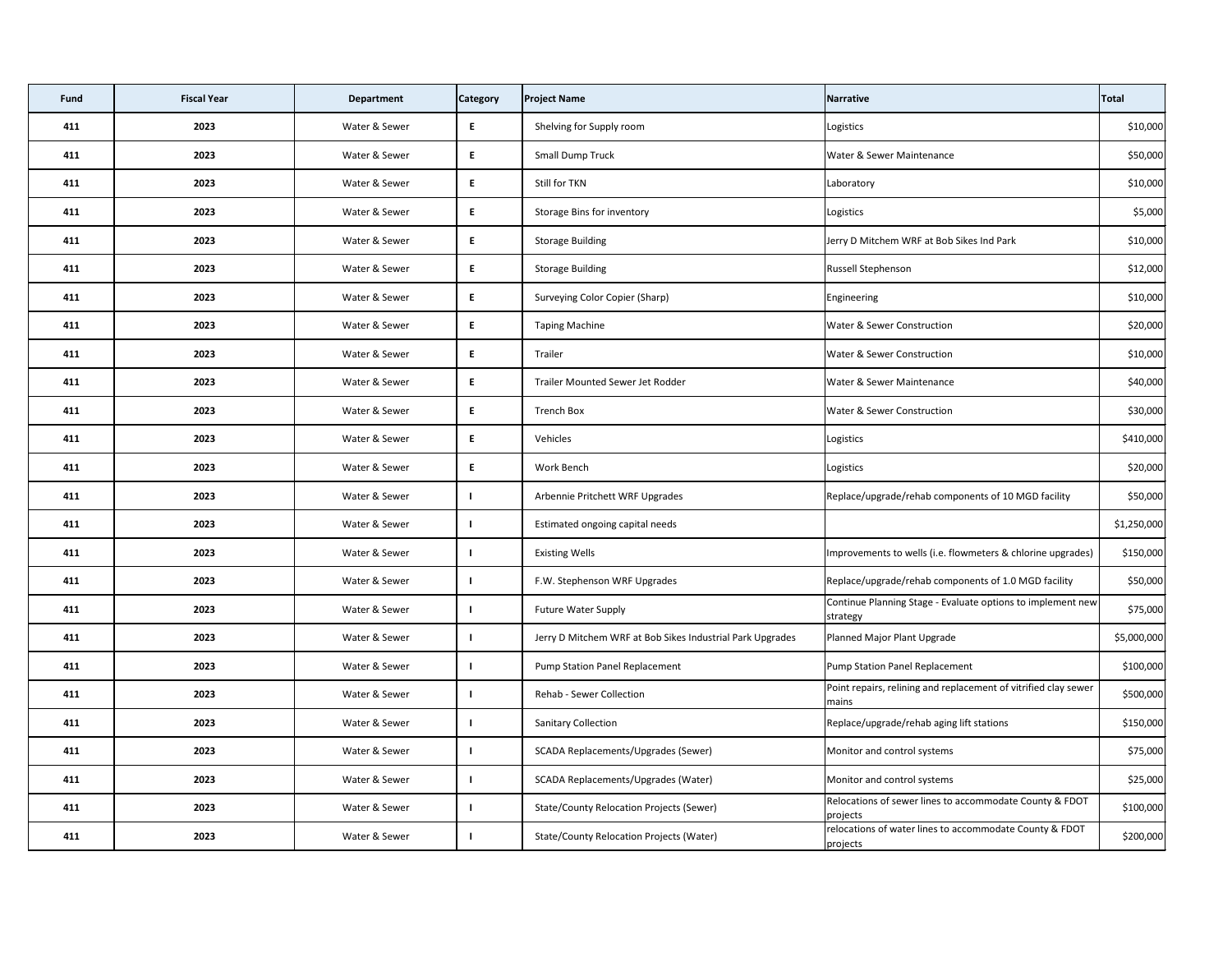| Fund      | <b>Fiscal Year</b> | <b>Department</b>      | <b>Category</b> | <b>Project Name</b>                                 | Narrative                                                                                                                    | Total        |
|-----------|--------------------|------------------------|-----------------|-----------------------------------------------------|------------------------------------------------------------------------------------------------------------------------------|--------------|
| 411       | 2023               | Water & Sewer          |                 | Water - New Lines                                   | Replace aging transit water mains and/or increase fire<br>protection                                                         | \$450,000    |
| 411 Total |                    |                        |                 |                                                     |                                                                                                                              | \$44,369,500 |
| 421       | 2019               | Airports               | B               | <b>Construct Commercial Apron (VPS)</b>             | Total est. cost \$6.84M. FAA \$2,360,000. FDOT \$795,000.<br>PFC (includes Local Match) \$3,685,000. Project expands the     | \$3,685,000  |
| 421       | 2019               | Airports               | B               | Design & Construct West Side Terminal (VPS)         | Total est. cost \$1.29M. FDOT \$645,000. Local Match<br>\$645,000. Expand terminal to construct satellite concourse          | \$645,000    |
| 421       | 2019               | Airports               |                 | Eastside Security Fencing (CEW)                     | Total est. cost \$50,000. FDOT \$40,000, Local Match \$10,000.<br>Add new fencing between east gate where previous project   | \$40,000     |
| 421       | 2019               | Airports               |                 | <b>Eastside Security Fencing (DTS)</b>              | Total est. cost \$47,000. FDOT \$37,500. Local Match \$9,500.<br>Add new below grade wildlife fencing, clear perimeter brush | \$37,500     |
| 421       | 2019               | Airports               |                 | Intermodal Access Connector (CEW)                   | Total est. cost \$1.875M. FDOT \$1,500,000. Local Match<br>\$375,000. Last grant installments to fund construction of the    | \$375,000    |
| 421       | 2019               | Airports               |                 | Rehab Chillers, Pumps and Controls (VPS)            | Total est. cost \$850,000. FDOT \$400,000. PFC \$330,000.<br>Local Match \$120,000. Secondary grant from FDOT to fund        | \$250,000    |
| 421       | 2019               | Airports               |                 | Rehab Taxiway A (DTS)                               | Total est. cost \$4,125,000. FAA \$3,000,000, FDOT \$900,000,<br>Local Match \$225,000. Rehabilitate or reconstruct all of   | \$225,000    |
| 421       | 2020               | Airports               |                 | Expand Capacity of Baggage Handling System (VPS)    | Total est. cost \$5,500,000. FDOT \$2,000,000, Local Match<br>\$3,550,000. PFC eligible.                                     | \$3,550,000  |
| 421       | 2020               | Airports               |                 | Intermodal Access Connector (CEW)                   | Final installment of local match to FDOT funds for the Foy<br>Shaw Intermodal Connector Access Road for Bob Sikes            | \$210,000    |
| 421       | 2020               | Airports               |                 | Rehab Runway (CEW)                                  | Total est. cost \$2M. FAA \$1,800,000, Local Match \$200,000.<br>Rehab airfield pavements at Bob Sikes Airport; apply global | \$200,000    |
| 421       | 2020               | Airports               |                 | Repaint/Restripe Runway, Taxiways and Signage (CEW) | Total est. cost \$625,000. FDOT \$500,000, Local Match<br>\$125,000. Entire markings and signage update project              | \$125,000    |
| 421       | 2020               | Airports               |                 | Tree Removal (CEW)                                  | Total est. cost \$300,000. FDOT \$240,000, Local Match<br>\$30,000. \$300K programmed for tree and obstruction               | \$60,000     |
| 421       | 2021               | Airports               |                 | Repaint/Restripe Runway, Taxiways and Signage (DTS) | Total est. cost \$625,000. FDOT \$500,000, Local Match<br>\$125,000. Entire markings and signage update project              | \$125,000    |
| 421 Total |                    |                        |                 |                                                     |                                                                                                                              | \$9,527,500  |
| 430       | 2019               | <b>Waste Resources</b> | E               | Forklift to replace 97K5785                         | (blank)                                                                                                                      | \$25,000     |
| 430       | 2019               | <b>Waste Resources</b> | E               | Replace 02G14587                                    | (blank)                                                                                                                      | \$160,000    |
| 430       | 2020               | <b>Waste Resources</b> | E               | 4x4 Pickup to replace 01C13752                      | (blank)                                                                                                                      | \$28,000     |
| 430       | 2020               | <b>Waste Resources</b> | E               | Replace 02L14533                                    | (blank)                                                                                                                      | \$240,000    |
| 430       | 2020               | <b>Waste Resources</b> | E               | Replace 07U17141                                    | (blank)                                                                                                                      | \$28,000     |
| 430       | 2021               | <b>Waste Resources</b> | E               | Replace 07X17909                                    | (blank)                                                                                                                      | \$8,000      |
| 430       | 2021               | <b>Waste Resources</b> | E.              | Replace 08G16526                                    | (blank)                                                                                                                      | \$170,000    |
| 430       | 2022               | <b>Waste Resources</b> | E               | Dozer to replace 02M14634                           | (blank)                                                                                                                      | \$250,000    |
| 430       | 2023               | <b>Waste Resources</b> | E               | Replaces 2012D20776                                 | (blank)                                                                                                                      | \$175,000    |
| 430 Total |                    |                        |                 |                                                     |                                                                                                                              | \$1,084,000  |